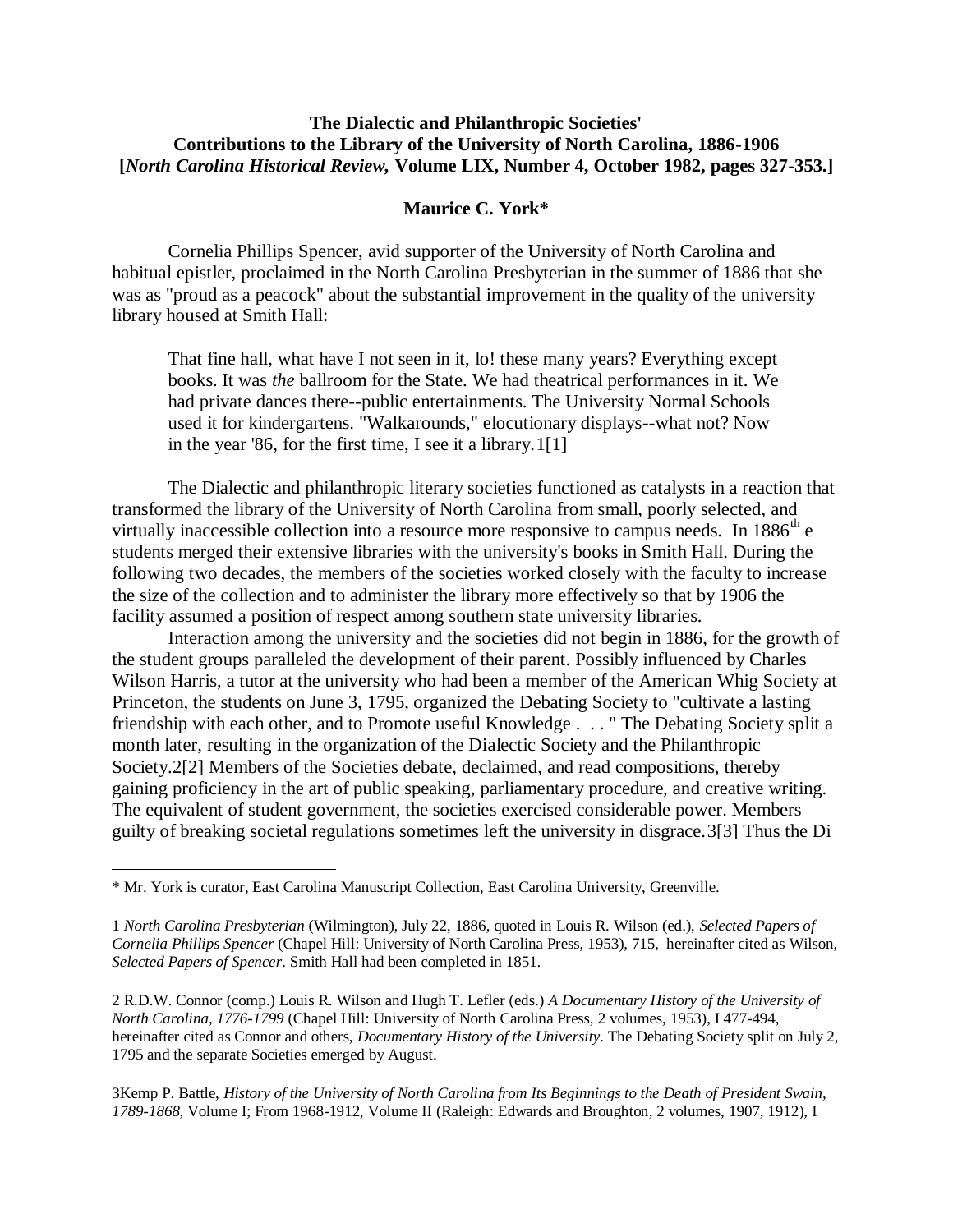and Phi, as they were known, provided instruction and discipline unavailable to the students through the university administrators.

The Dialectic and Philanthropic societies collected and maintained substantial libraries to aid members in their literary exercises and to provide a diversion from the dullness of college life. Conversely, the trustees and administrators of the University of North Carolina failed to recognize the importance of a well-selected, accessible library and therefore possessed a small collection of little interest to students.

Similar situations prevailed at many colleges and universities in America during the late eighteenth and early nineteenth centuries. Because the institutions offered a classical curriculum consisting of courses in ancient languages, mathematics, natural philosophy, chemistry, and moral philosophy, most academic libraries contained chiefly the classics and works on religion and theology, rather than the general literature, novels, histories, and biographies that students enjoyed reading. Students rarely used the libraries, because the recitation method of instruction that utilized only textbooks offered no incentive for outside study and because of restrictions designed to preserve the costly library books. Studies show that the growth of literary society libraries resulted from the failure of academic institutions to provide accessible libraries that appealed to students.4[4] This was true at the state universities in Alabama, Georgia, and North Carolina, where society libraries flourished. Conversely, he University of South Carolina and the University of Virginia during the antebellum period supported library development; the literary societies at those schools never accumulated substantial libraries. 5[5]

The students of the Di and phi began collecting books soon after their groups' birth and steadily increased their holdings. A successful motion of Hinton James in February, 1797, required a committee of the Philanthropic Society to order an assortment of books. The society's book catalog published in 1829 reveals that during the previous thirty-two years the students had accumulated 2,718 volumes representing 751 titles. Six years later a Dialectic catalog listed

 $\overline{a}$ 

5 Benjamin Edward Powell, "The Development of Libraries in Southern State Universities to 1920" (unpublished doctoral dissertation, University of Chicago, 1946), 93, hereinafter cited as Powell, "Development of Libraries."

<sup>78-85, 566-569,</sup> hereinafter cited as Battle, *History of the University*; Robert B. House, *The Light That Shines: Chapel Hill--1912-1916* (Chapel hill: University of North Carolina Press, 1964), 41-42, hereinafter cited as House, *The Light That Shines*. Beginning probably in the 1850s, but with some exceptions thereafter, students from western North Carolina joined the Dialectic Society and those from the East enrolled in the Philanthropic Society. The societies still hold weekly meetings, though jointly, and maintain the East-West dichotomy. Battle *History of the University*, I, 567; Stephen B. Weeks (comp.), *Register of Members of the Philanthropic Society, Instituted in the University of North Carolina, August 1, 1795, Together with Historical Sketches* (Baltimore: Press and Bindery of Isaac Friedenwald, 1890).

<sup>4</sup> John S. Brubacher and Willis Rudy, *Higher Education in Transition: A History of American Colleges and Universities, 1636-1976* (New York: Harper and Rowe, Third Edition, 1976), 97-98, hereinafter cited as Brubacher and Rudy, *Higher Education in Transition*; Frederick Rudolph, *The American College and University: A History* (New York: Alfred A. Knopf, 1962), 126, 143-144; Thomas S. Harding*, College Literary Societies: Their Contribution to Higher Education in the united States, 1815-1876* (New York: Pageant Press International Corp., 1971), 26, 55-59, 66-68, 83, 115, hereinafter cited as Harding*, College Literary Societies*; Louis Shores, *Origins of the American College Library, 1638-1800* (Nashville, Tennessee: George Peabody College, 1934), 224-225.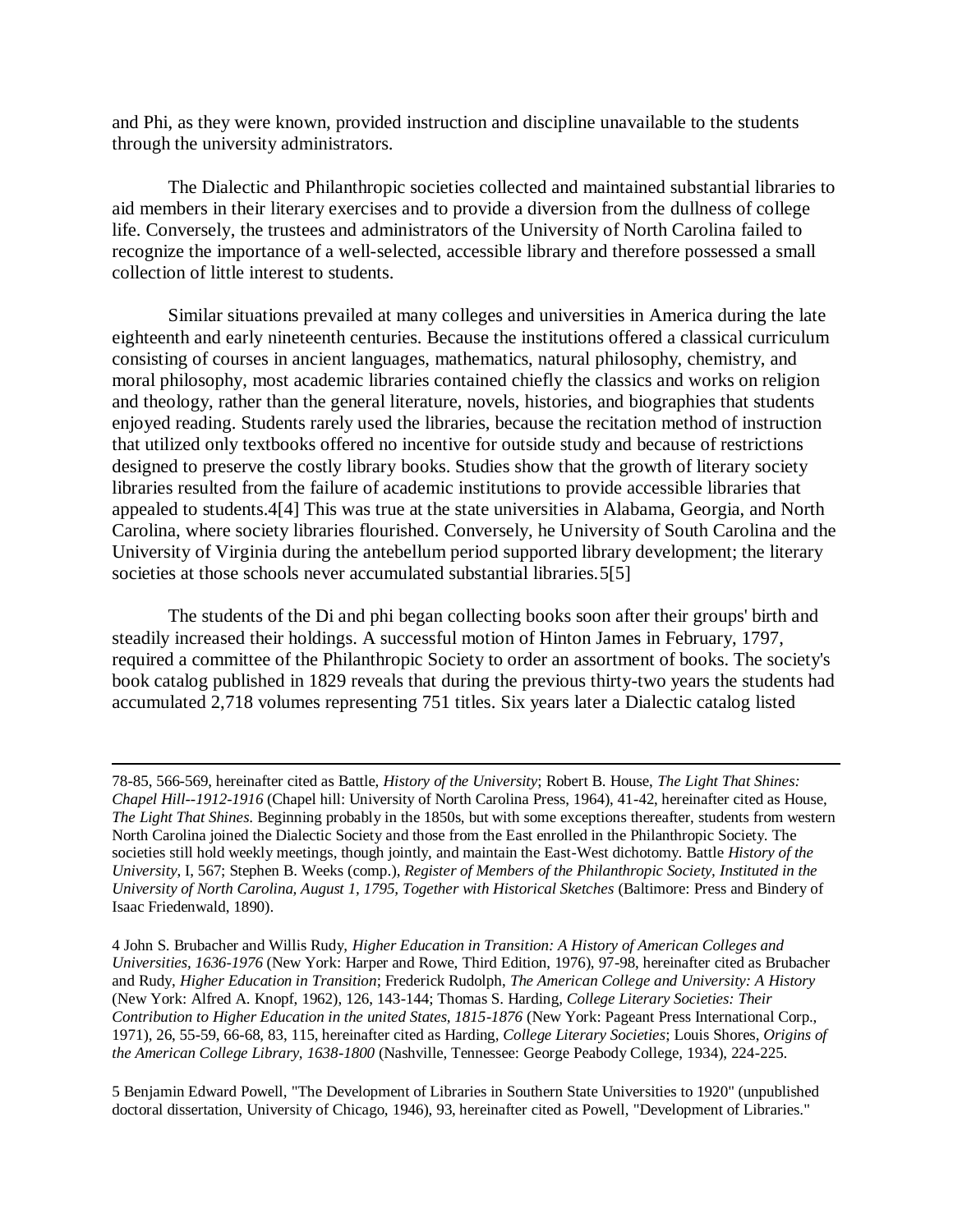3,057 volumes with 976 different titles.6[6] By 1835,, if counted as a whole, the two libraries consisted of 6,000 volumes. Kemp Plummer Battle considered them "probably the best collection" in North Carolina.7[7] Growth continued in the antebellum period, and, despite some losses during the Civil War and Reconstruction, the society libraries comprised in 1886 a total of about 15,000 volumes8[8] housed on the top floors of New West and New East in rooms measuring 36 by 54 feet and elegantly furnished with tables, chairs, couches, and works of art.9[9]

The Society libraries contained chiefly works of fiction, poetry, biography, and history. Novels popular with the students of the pre-Civil War university *included Don Quixote, Tom Jones, Gil Blas,* and works by James Fenimore Cooper, Sir Walter Scott, and Washington Irving. The students read poetry by Robert Burns, Lord Byron, William Cowper, John Milton, John Dryden, and William Shakespeare. Histories by David Hume, Tobias George Smollett, Oliver Goldsmith, Edward Gibbon, and David Ramsay graced the shelves. The student librarians

8 ["Report of the U.S. Bureau of Education for the year ending June 30, 1886"] in Report of the Secretary of the Interior, United States House of Representatives, Executive Document 1, part 5, Fort-ninth Congress, Second Session, 1886-1887 (Washington: Government Printing office, 5 volumes, 1887), IV, 515; York, "Di-Phi Efforts at Library Development," 4-5. The societies' libraries and debating halls, as well as dormitory rooms for members, were located in South Building until 1848. After completion of renovation and expansion of Old East and Old West in 1848 according to plans drawn by New York architect Alexander Jackson Davis, the Phi Society moved into Old East, and the Di Society into Old West. Battle, *History of the University*, I, 512-513, 565-569.

9 The societies in January, 1854, petitioned the university for new buildings for the accommodation of their meeting halls and libraries. Faced with rapidly increasing enrollment and the concomitant crowded conditions in the old society halls, the trustees worked to satisfy the students. Architect William Percival designed plans for New East Hall and New West Hall, which were completed in 1860. The Dialectic and Philanthropic libraries occupied the top floors of New West and New East respectively. Arthur Stanley Link, "A History of the Buildings at the University of North Carolina" (unpublished B. A. thesis, University of North Carolina at Chapel hill, 1941), 50-53; James Lee Love, *'Tis Sixty Years Since: A Story of the University of North Carolina in the 1880s* (Chapel Hill: N.p., 1945), [9], hereinafter cited as Love, *'Tis Sixty Years Since*; Minutes of the Philanthropic Society; February 26, 1887, Philanthropic Society Records, University of North Carolina Archives, University of North Carolina Library, Chapel Hill, hereinafter cited as Phi Minutes; Catalogue of the Trustees, Faculty and Students, of the University of North Carolina, 1875-'76 (Raleigh: News Publishing Company, 1876), 12. The titles of the catalogs varied through the years; hereinafter they will be cited as UNC Catalogue, with appropriate date. The university's willingness to provide the students with new library rooms nine years after Smith Hall was completed is evidence of the importance of the student collections.

 $\overline{\phantom{a}}$ 6 Evangeline Burbank Murphy, "The Growth of the Library of the Philanthropic Society at the University of North Carolina, Chapel hill, 1797-1822" (unpublished M.S.L.S. paper, University of North Carolina at Chapel Hill, 1979), 9; Harding, *College Literary Societies*, 104. The societies received many books from alumni and friends.

<sup>7</sup> Battle, History of the University, I, 568. From the standpoint of numbers of books, Battle made a valid statement. The North Carolina State library, located in the Capitol in Raleigh, was destroyed by the 1831 fire that consumed the building. About 117 volumes of the collection, which in 1827 consisted of approximately 1,200 volumes, were saved. In 1869 only 10,692 volumes stood on the State Library's shelves. The combined college and literary society libraries at Davidson College, Trinity College, and Wake Forest College each contained fewer than 10,000 volumes as late as the 1870s and 1880s. Maurice C. York, "A History of the North Carolina State library, 1812-1888" (unpublished master's thesis, University of North Carolina at Chapel Hill, 1978), 45, 67-68, 74; Maurice C. York, The Dialectic and Philanthropic Societies' Efforts at Library Development at the University of North Carolina, 1875- 1906" (unpublished M.S.L.S. paper, University of North Carolina at Chapel Hill, 1977), 52-53, hereinafter cited as York, "Di-Phi Efforts at Library Development."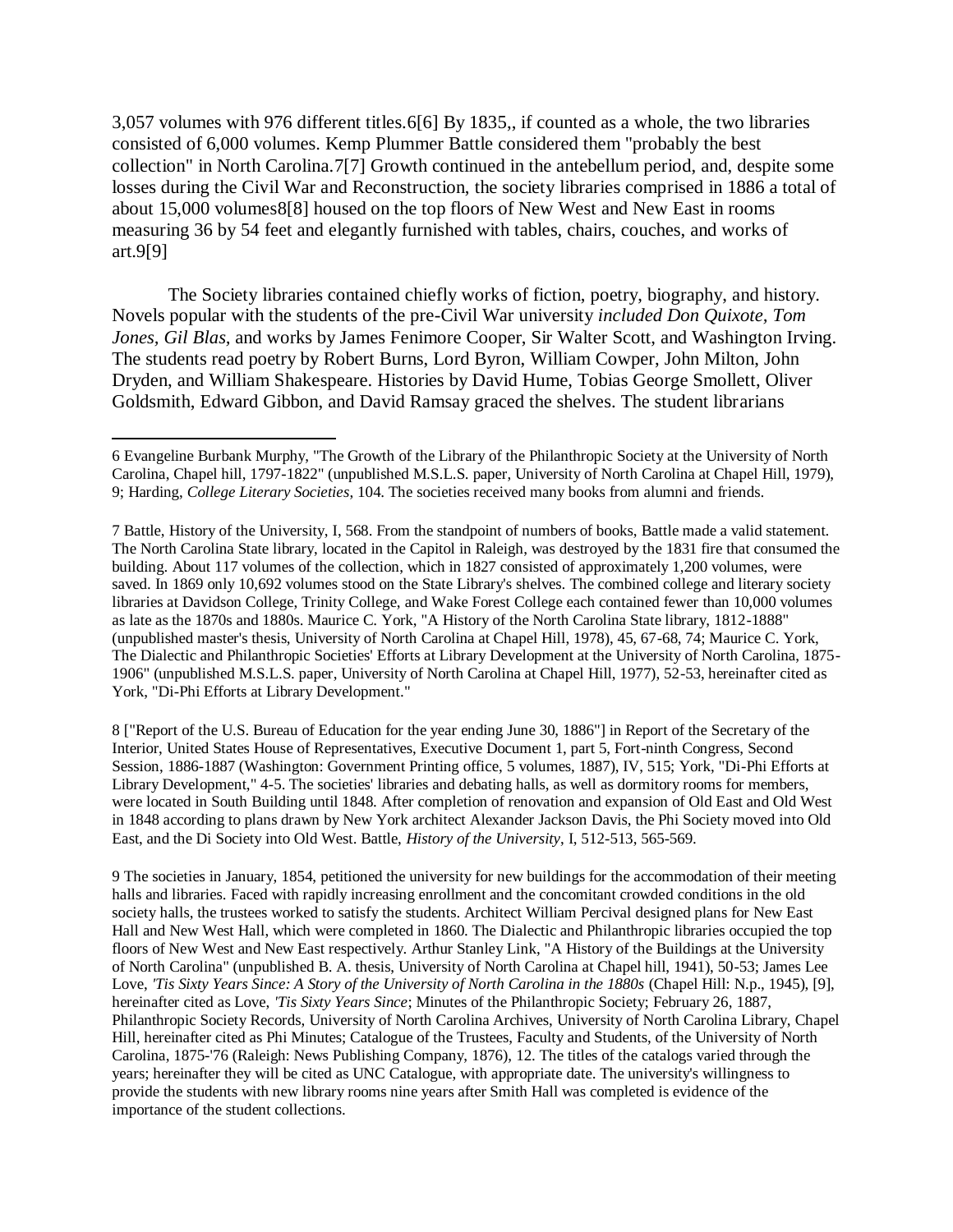maintained runs of periodicals such as *Edinburgh Review*, *Blackwood's Edinburgh Magazine*, and *London Quarterly Review*, among others. The societies purchased reference tools, including *Encyclopaedia Americana* and *Encyclopaedia Britannica*. 10[10]

The students libraries were not perfect, however. Librarians opened the libraries for very brief periods--in the 1870s and 1880s, usually on Wednesdays and Saturdays, for a total of three hours. Owing to the regular change of librarians and alcove keepers, the condition of the libraries varied considerably. In 1879 the Dialectic Society library supposedly looked like a "second-hand book store." Samuel Field Phillips, solicitor general of the United States from 1873 to 1885, told Kemp Battle in 1886 that during his last visit to the Dialectic Society library he had been impressed with its "decadence." A thoughtful student complained in 1854 that periodicals and novels--often in several editions and handsomely bound--predominated to the detriment of the fields of science, politics, and history. Because of intense rivalry between the groups, the large number of gifts from loyal alumni and friends, and the students' failure to institute consistent selection policies, the two libraries contained many duplicates. Nevertheless, Edwin Anderson Alderman, library supervisor and later president of the university, judges that "The books that were bought . . . reflect great credit upon the young men who acted for their societies. They indicate good taste and intelligent appreciation of university needs considering the lack of unity and consistency in the plan."11[11]

The university's record in the area of library development is less impressive. In the 1790s generous donors and the university trustees laid the foundation for a library, but the collection suffered during the early nineteenth century because of short-sighted administrators. Between 1795 and 1797 twelve donors contributed 133 volumes to the university. The trustees spent about \$200 for books in 1795 and in December of that year authorized an annual expenditure of \$50.00 for library books. By 1799 the university levied on each student a fee of 50 cents a session, which was to be used by the university library committee. The fee doubled in 1813, at which time the library contained approximately, 1,500 volumes. The collection grew so slowly throughout the next decade--probably because the library fees were not spent--that President Joseph Caldwell in 1824 promised to travel to Europe at his own expe3nse to purchase needed books and supplies. Caldwell kept his word, and, with financial support from the trustees in 1824, he increased the size of the library by about 1,000 volumes. Attrition likely occurred during the following decade, however, for in 1836 librarian William Hayes Owen reported that the library, located in a recitation room on the second floor of South Building, contained only about 1,900 books.12[12]

<sup>10</sup> Harding, *College Literary Societies*, 111-112.

<sup>11</sup> York, "Di-Phi Efforts at Library Development," 18-22; Samuel Field Phillips to Kemp Battle, May 10, 1886, University Papers, hereinafter cited as University Papers; La Mar, "Libraries of Our Institution," *North-Carolina University Magazine*, o.s. III (March, 1854), 64; this journal will be hereinafter cited as University Magazine. See Edwin A. Alderman, "The University Library" ; Battle, *History of the University*, II, 356.

<sup>12</sup> As one might expect, the university's first purchases consisted chiefly of reference works, textbooks, and classics, but the gifts of Richard Bennehan and others broadened the scope of the collection somewhat. The trustees in 1799 ordered that the library, which was located in a room in the president's house, be open two hours a week. The university library was subsequently moved to the "President's lecture room" on the second floor of South Building, where it remained until Smith Hall was completed. Connor and others, *Documentary History of the University*, I, 181-183, 351, 356, 401, 449,; II, 31, 38, 290-291380, 492-493; Battle, *History of the University, I,* 405-406, 555,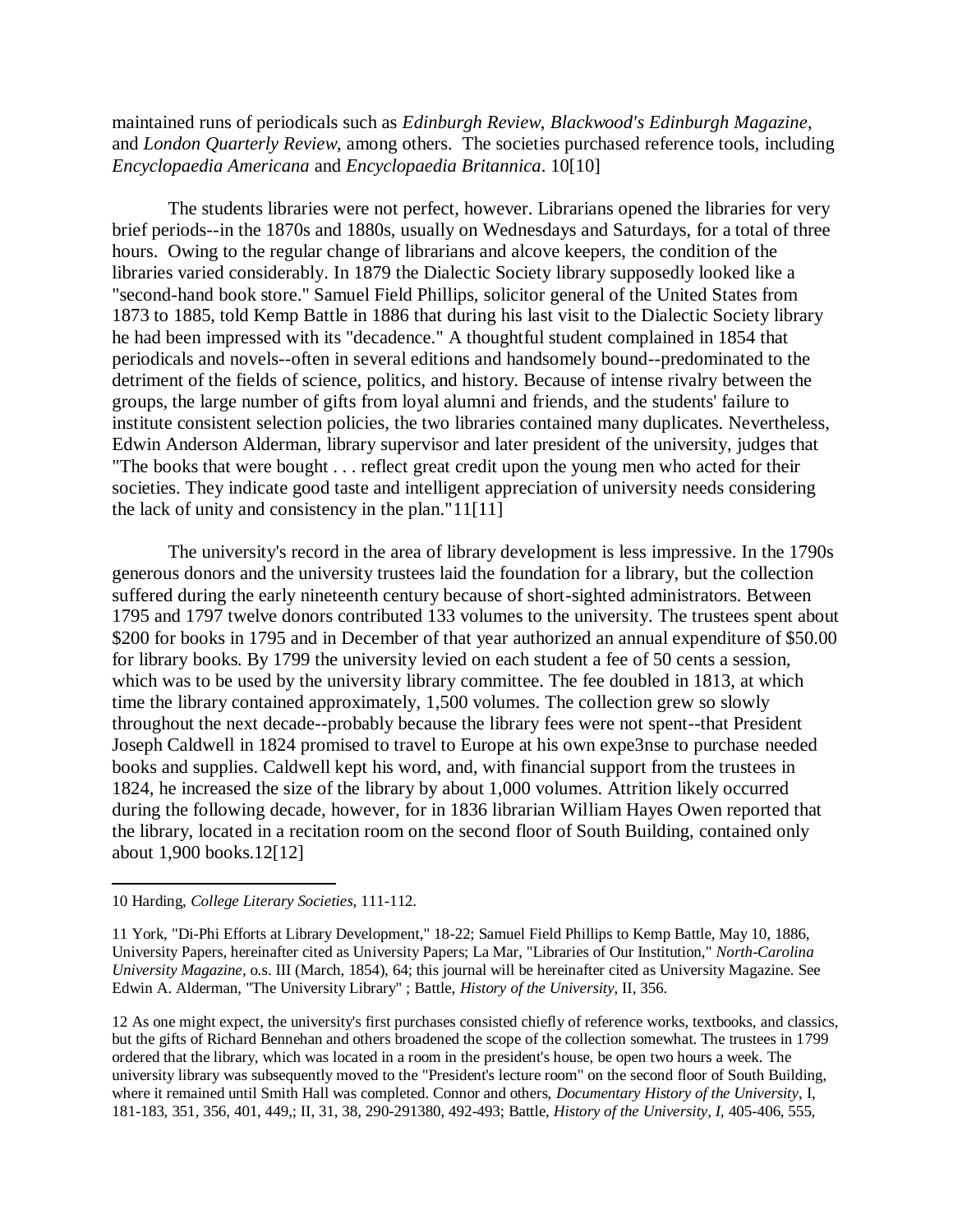Students of the early antebellum period showed little interest in the university's books. Kemp Battle, president of the university from 1876 to 1891, in 1907 quipped that "it was a matter of pride to borrow them, and then use them as dead-falls for the swarming mice. The tall tomes of St. Augustine were as efficacious in slaughtering these troublesome rodents as was their great author in crushing the religious heresies of his day."13[13]

While he served as university president (1835-1868), David Lowry Swain failed to build up the collection noticeably. Indeed, for years he refused to spend an annual appropriation offered by the trustees for books, wishing instead to increase the university's endowment fund. Consequently, the faculty depended on their personal libraries for current scholarship. Professor Charles Phillips complained in 1867 that libraries of several professors were the only sources of up-to-date literature in fields such as physics, chemistry, and mechanics. Phillips informed Kemp Battle that other members of the faculty had warned Swain "that there was nothing solid in the prosperity of the university--that scholarship & Books were not valued aright here--that original information was not disseminated hence--that only such doctrines as were found in common school & other text books were taught."14[14]

Though the university completed a handsome library building, Smith Hall, in 1851, the usefulness of the book collection did not improve appreciably. The doors of the Smith Hall rarely opened for students except during the annual commencement ball.15[15] A student wit, "La Mar," poked fun at the collection of 3,600 volumes:

The university library has been lately removed to a very appropriate building. The books were so few in number that it would not do to put them all

634,; Fisk P. Brewer*, The Library of the University of North Carolina* (N.p.; N.p., n.d.), pamphlet, ca. 1870, in the North Carolina Collection, University of North Carolina Library, Chapel hill, 1-5, hereinafter cited as Brewer, *Library of the University*. Brewer, who was librarian when he wrote the pamphlet, hypothesized that the library fees were abolished, probably before Caldwell's trip to Europe.

#### 13 Battle, *History of the University*, I, 406.

 $\overline{a}$ 

14 Battle, *History of the University*, I, 456; Louis R. Wilson, *The Library of the First State University* (Chapel Hill: University of North Carolina Library, 1960), 12-13, hereinafter cited as Wilson, *Library of the First State University*; Robin Brabham, "Defining the American University: The University of North Carolina, 1865-1875," *North Carolina Historical Review*, LVII (October, 1980), 430, hereinafter cited as Brabham, "Defining the American University"; Charles Phillips to Kemp Battle, August 6, 1867, Battle Family Papers, Southern Historical Collection, University of North Carolina Library, Chapel Hill. Charles Phillips (1822-1889), son of University of North Carolina Professor James Phillips and brother of Cornelia Phillips Spencer and Samuel Field Phillips, was graduated from the university in 1841 and undertook graduate work at Princeton Theological Seminary and Harvard. He taught mathematics and civil engineering at the university from 1844 to 1868 and from 1875 to 1879. Brabham, "Defining the American University," 436n-437n; Battle, *History of the University*, II, 80.

15 From the time of Smith Hall's completion until 1885, the trustees agreed to allow students to use it for their commencement balls. Battle, *History of the University*, I, 408-409; William S. Powell, *The First State University: A Pictorial History of the University of North Carolina* (Chapel Hill: University of North Carolina Press, First Edition, 1972), 69; Brewer, *Library of the University*, 6. Brewer quoted Dr. Fordyce Mitchell Hubbard, librarian from 1857 until 1868, as stating, "The College Library was never open to the Students; on two occasions only, as I remember, consulted by persons abroad; and almost never . . . used by members of the Faculty." However, in a circular published in September, 1870, Brewer claimed that the library was being used more than at any time in the past twenty years, even though the number of students enrolled in the university was "comparatively small." Fisk P. Brewer, "Library Circular," broadside, 1870, North Carolina Collection.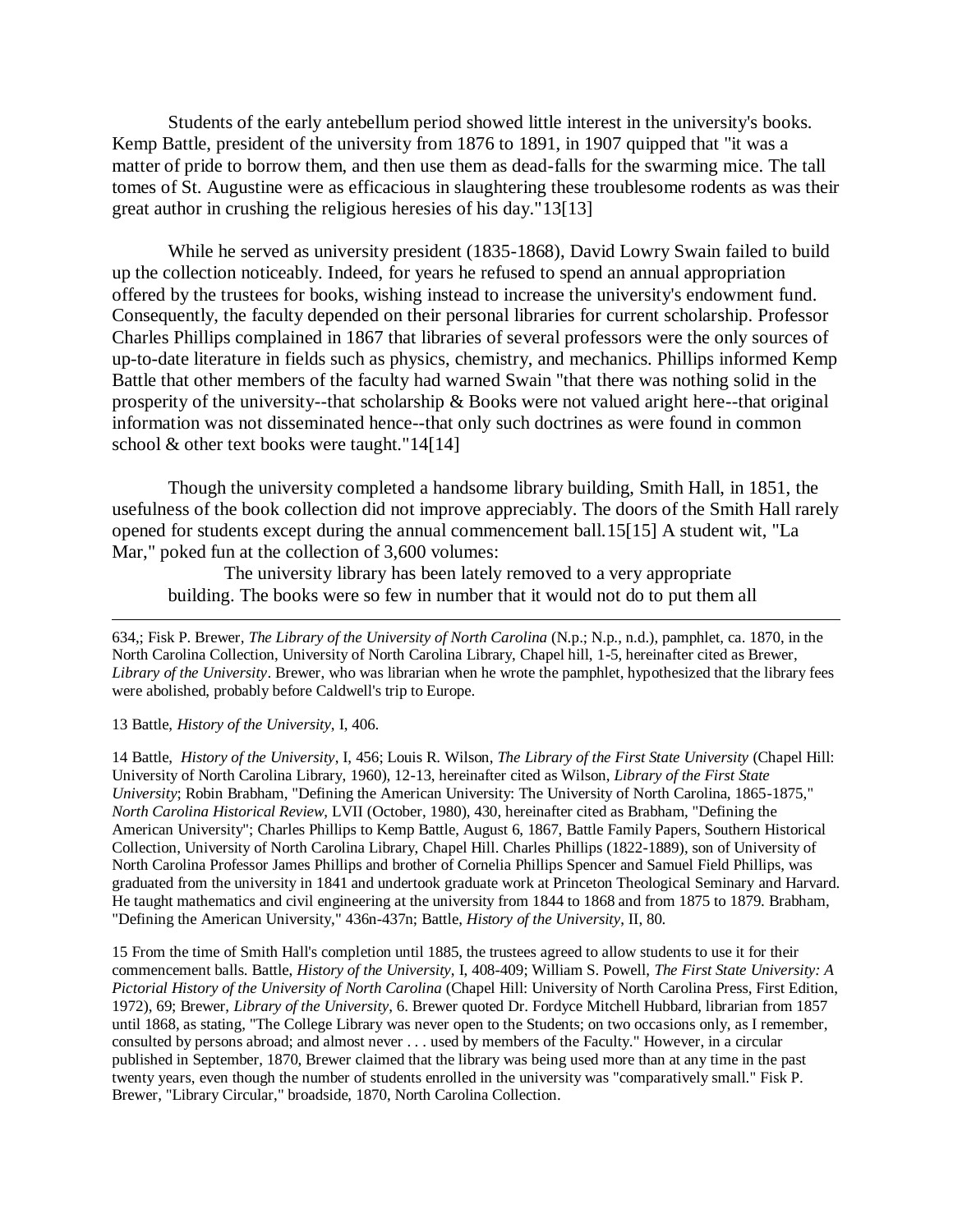together, for crowded into one corner, they would entirely escape observation. Scattered as they are, a few on each shelf, it is much feared by some that they must soon loose each other's acquaintance; whilst their beggarly appearance would make vanity in the best of them exceedingly ill-timed.16[16]

While decrying the smallness of the library, the age of many of the books, and the predominance of textbooks and government documents, La Mar praised the libraries holdings in the fields of mathematics, theology, and law. Indeed, he asserted that "in the scale of true value this will more than balance both the society libraries." President Swain agreed with this assessment, but Kemp Battle and most observers considered the university library less useful to the students than the literary societies' libraries. In December, 1855, Swain prepared a list of titles needed to augment the university's holdings and secured the aid of Joseph Green Cogswell, Superintendent of the Astor Library in New York, in obtaining copies for the library.17[17]

Regardless of the library's merit in the 1850s, the university throughout the following thirty years failed to improve the facility significantly, The library in 1880, with its meager collection of 7,000 volumes, lagged far behind the libraries of the state universities of Georgia, Louisiana, South Carolina, and Virginia. The administration slowly added volumes to the library but did little to enhance their accessibility. A visiting committee of trustees in 1884 discovered the 9,000 books and 2,000 pamphlets to be "comparatively useless for consultation" and urged the university to install accessible shelves and institute an effective classification system.18[18] The university boasted of its rare editions of classics and Greek and Roman histories, but one student who received the Ph. B. degree from the university in 1884 claimed he never borrowed a book from Smith Hall. Few students did.19[19]

In fact, students and members of the faculty in the early 1880s probably patronized the society libraries almost exclusively. The librarians of the Dialectic Society and the Philanthropic Society continued their practice of recording on pages assigned to each patron in circulation registers the books borrowed from their libraries. Each society's several extant registers reveal

 $\overline{\phantom{a}}$ 

17 La Mar, "Libraries of Our Institution," *University Magazine*, o.s. III (March 1854), 63; Battle*, History of the University*, I, 410. See letter from B. S. Hedrick to Gov. Swain," December 28, 1855, David Lowry Swain Papers, PC 84, Archives, Division of Archives and History, Department of Cultural Resources, Raleigh. Cogswell had served as headmaster of the Episcopal School of North Carolina in Raleigh at the time Swain was governor of the state. Michael T. Malone, "The Episcopal School of North Carolina, 1832-1842," *North Carolina Historical Review*, XLIX (April, 1972), 181-187.

18 Powell, "Development of Libraries," 155-156; Frances Venable Thackston, "The Development of Cataloging in the Libraries of Duke University of Duke University and the University of North Carolina, from their establishment to 1953" (unpublished M.S.L.S. thesis, University of North Carolina at Chapel Hill, 1959) 8, hereinafter cited as Thackston, "The Development of Cataloging."

19 James Lee Love (1860-1950), the student in question, joined the faculty as instructor of English in 1883. He was appointed assistant professor of pure mathematics in 1885 after completing graduate work at the Johns Hopkins University. Battle*, History of the University*, II, 287, 335; Love, 'Tis Sixty Years Since, 7; James Lee Love, "The University of North Carolina Library in the period 1875-1889," November 2, 1944, typescript in the North Carolina Collection, hereinafter cited as Love, "The University Library"; *UNC Catalogue, 1875-1876*, 12. Love is principally remembered today as a founder of Burlington Industries. See obituary, *Greensboro Daily News*, May 7, 1950.

<sup>16</sup> [La Mar], "The Libraries of Our Institution, " *University Magazine*, o.s. III (February, 1854), 33.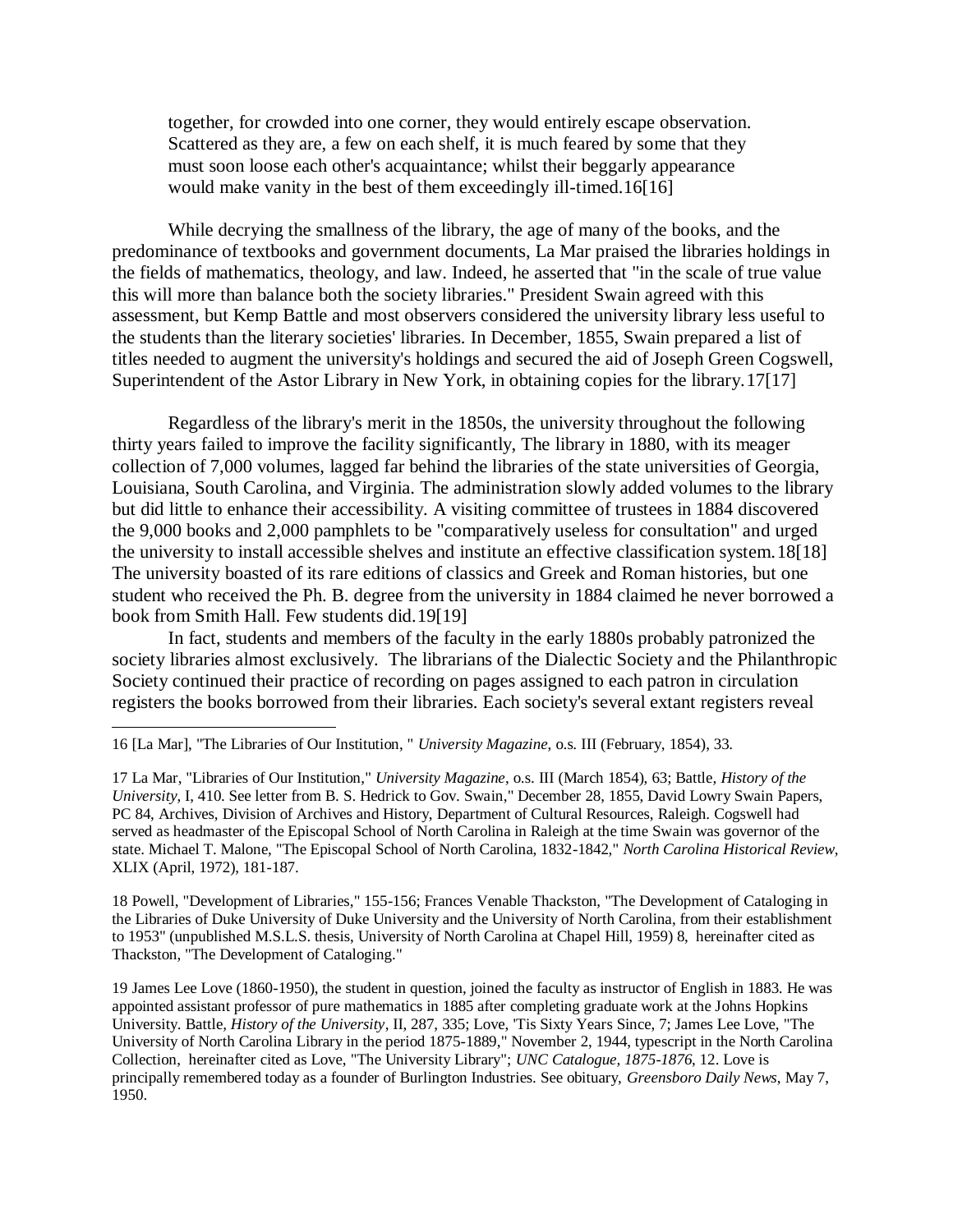heavy use by the students and their professors. In contrast, just two such registers used by the university library exist today. The index in the volume used between 1883 and 1884 shows that only 65 students, members of the faculty, and townspeople borrowed books. A total of 102 readers patronized the library between September, 1885, and August, 1886. The university in the 1885-1886 academic year comprised approximately 226 students and professors.20[20]

Such an inadequate library was inappropriate for an academic institution that had begun to modernize its curriculum. The University of North Carolina, like many colleges throughout the country, had altered its conception of the purposes of higher education. While colleges and universities during the first half of the nineteenth century had offered a prescribed curriculum designed to sharpen minds and build the character of society's future leaders, post-Civil War institutions changed in response to the needs of a more industrialized society that would be led to a greater extent by professionals, businessmen, scientists, and trained farmers. Educators such as Francis Wayland at Brown University and Henry Philip Tappan at the University of Michigan before the Civil War and Charles William Eliot at Harvard after the war advocated the adoption of broader curricula that would allow students freedom in choosing what to learn. The gradual adoption of the elective system, as it was known, resulted during the late nineteenth century in the addition of many courses, including those of a scientific and technical nature, to the college curricula. The Morrill Act of 1862, which spurred the creation of many land grant colleges, also stimulated the growth of technical education.21[21]

In addition, many educators following the Civil War embraced the methods of instruction common in German universities. The regard for scholarly research as the highest goal of the university was exemplified at the Johns Hopkins University, founded in 1876 by Daniel Coit Gilman. Seminar instruction and laboratories for experimentation there allowed students to devote their time to in-depth investigations of a variety of subjects, the ideal result being a significant contribution to knowledge. The Hopkins approach quickly stimulated zeal for graduate study using similar methods at colleges throughout the United States.22[22]

Libraries slowly changed in response to these trends. By 1876, the year Melvil Dewey and other prominent librarians founded the American Library Association, progressive librarians and college administrators had begun to envision the library as an indispensable force in the

 $\overline{\phantom{a}}$ 

<sup>20</sup> "Librarians Book, Univ. N.C. 1883-4"; "Books Borrowed, N.C. University Library, Sept. 1885-Aug. 1886," both in box 2, University of North Carolina Library Records, University Archives, hereinafter cited as University of North Carolina Library Records; UNC Catalogue, 1885-1886, 7-8, 56-62. For examples of circulation registers of the literary societies, see "Library Record of Loans, 1878-1882"; "Library Periodicals Loaned, 1878-1879"; and "Journal" [Dialectic Society Library Register, ca. 1880-1886], University of North Carolina Library Records. This writer's close examination of the above volumes revealed them to have been produced by the literary societies--not by the university as was thought when the volumes were cataloged. The volumes will be transferred to the society collections.

<sup>21</sup> Brubacher and Rudy, *Higher Education in Transition*, 62-64, 100-119.

<sup>22</sup> Samuel Rothstein, "Service to Academia," in *A Century of Service: Librarianship in the United States and Canada*, edited by Sidney L. Jackson, Eleanor B. Herling, and E.J. Josey (Chicago: American library Association, 1976), 80-83, hereinafter cited as Rothstein, "Service to Academia"; Brubacher and Rudy, *Higher Education in Transition*, 177-186.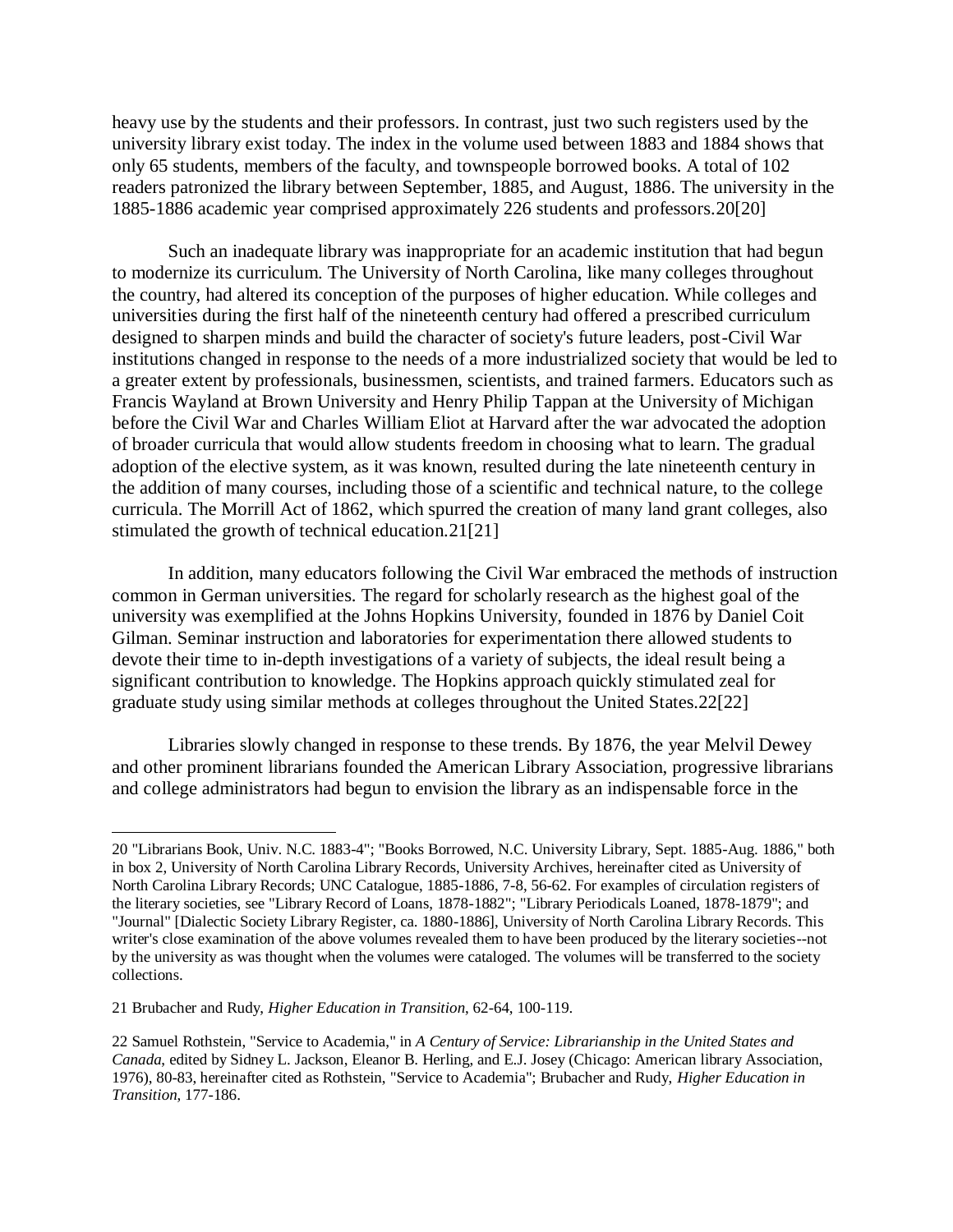educational process. Collections expanded in size and scope, reflecting the demands of the new curricula. Teachers assigned reading to supplement class lectures. Librarians emerged as educators who actively assisted students with their course work and research. Longer hours and freer access to library materials characterized the progressive trend.23[23]Otis Hall Robinson, librarian at the University of Rochester, avidly preached the new doctrine. In an essay published in 1876 he described the ideal library as "the door to all science, all literature, all art. It is the means of intelligent and profitable recreation, of profound technical research, and at the same time of a complete general education."24[24]

The University of North Carolina grappled with these issues. Beginning in 1868 the faculty and trustees labored to remodel the university to accommodate more fully the new educational philosophies and vocationally oriented students. When the university reopened in 1875 following four years of inactivity, it comprised a collection of colleges: Agriculture, Engineering and Mechanic Arts, Natural Sciences, Literature, Mathematics, and Philosophy. 25[25] Eleven years later President battle evidenced an appreciation of the need for a more responsive, dynamic library. He told the trustees that the library was a "disgrace to the institution. It is my ambition to have such a collection of books as will suffice the researches of not only our own professors and ambitious students but will attract the scholars and authors, and be a centre of enlightment [sic] to the State." 26[26]

A variety of events beginning in 1885 effected an impressive metamorphosis in the Smith Hall facility. Student dissatisfaction with aspects of their own libraries, coupled with the university administration's desire to rectify the embarrassing situation in Smith Hall, meshed the gears of change. The university in 1885 asked the North Carolina General Assembly for an annual appropriation of \$15,000; of that sum, \$800 would be used for the library. Citing contracts for new shelving to divide the room into alcoves, and bemoaning the lack in fifty years of "material additions" to the collection, and other than public documents, the appeal stressed the

<sup>23</sup> Rothstein, "Service to Academia," 80-83; Edward G. Holley, "Academic Libraries in 1876," in *Libraries for Teaching, Libraries for Research: Essays for a Century*, edited by Richard D. Johnson (Chicago: American Library Association, 1977), 1-33.

<sup>24</sup> Otis H. Robinson, "College Library Administration," in U.S. Department of Interior, Bureau of Education, *Public Libraries in the United States of America: Their History, Condition, and Management*, Special Report, Part I (Washington, D.C.: Government Printing Office, 1876), 506. Robinson's brilliant essay was one of many important articles that made the report a milestone in the development of modern librarianship in the United States.

<sup>25</sup> For an excellent discussion of the university's struggle with new educational trends and its adoption of the college plan, see Brabham, "Defining the American University," 427-455.

<sup>26</sup> University of North Carolina Trustee Minutes, January 26, 1886, University Archives, hereinafter cited as Trustee Minutes. Although it began offering post graduate degrees in 1885, the university was slow in taking research as seriously as did academicians at the Johns Hopkins. That the graduate school was not formally created until 1903 is a reflection of this fact. Battle, *History of the University*, I, 338-339; Henry McGilbert Wagstaff, *Impressions of Men and Movements at the University of North Carolina*, edited by Louis R. Wilson (Chapel Hill: University of North Carolina Press, 1950), 84.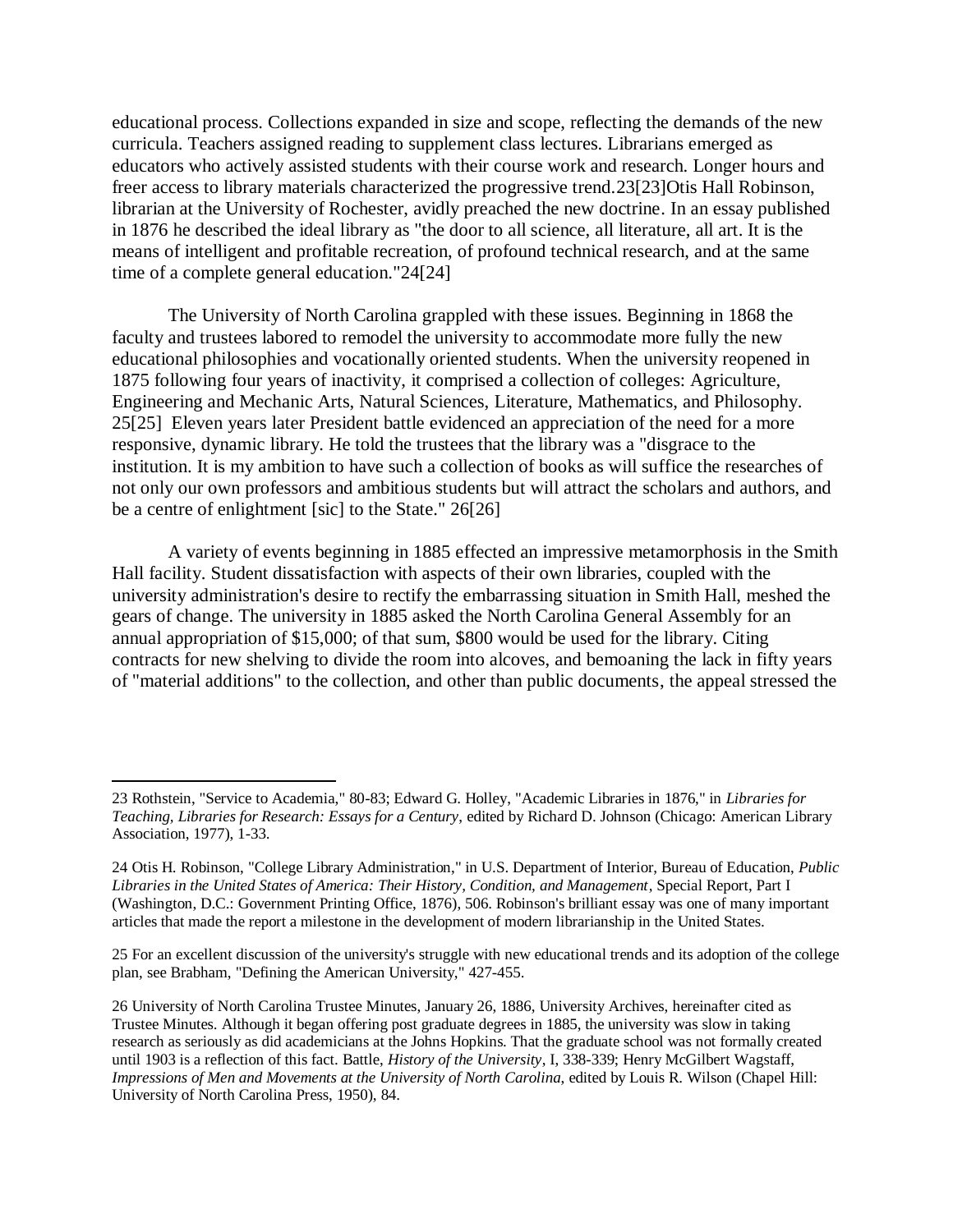need for new books and called for funding of salary for a permanent librarian. The General Assembly favorably responded to the memorial.27[27]

The appropriation seems to have stimulated the university to improve the library. The faculty appointed George Tayloe Winston librarian, and by June, 1885, Winston had begun the task of rearranging the library. His colleagues instituted new regulations, the most important one opening the Smith Hall facility from 3:00 to 6:00 p.m. daily and from 11:00 a.m. to 1:00 p.m. on Saturdays.28[28]

Concurrently, the students clamored for an adequate room in which to read periodical literature. Since the society libraries were too hot in the summer and too cold in the winter, the students removed the periodicals to their dormitories. There the magazines and journals circulated freely until returned to the libraries, often in tattered condition. An editorial in the February, 1885 issue of the North Carolina University Magazine proposed that the university spend \$100 annually for periodicals and that each of the societies enhance that sum by \$50.00,. Use of the periodicals would be restricted to the reading room in Smith Hall, which would be open daily and heated when necessary. At the end of each year the periodicals would be divided and bound, each society placing a portion of them in its own library.29[29]

On May 1, 1885, Winston proposed to both societies a plan identical to the students' idea but reduced the university's financial obligation to \$50.00 for periodicals. Each society immediately voted to contribute \$50.00 The university established the reading room in Smith Hall, and the plan worked well; by 1886 the new reading room offered 12 dailies, 66 weeklies, 2 semiweeklies, 23 monthlies, 3 bimonthlies, and 8 quarterlies, copies of which could be used daily from 8:00 a.m. until 6:00 p.m.30[30]

Further attempts to improve the university library emerged in October when the faculty and the Dialectic Society, meeting in separate sessions, discussed the possibility of merging the

29 "Reading-Room," *University Magazine*, n.s. IV (February, 1885), 216-218.

<sup>27</sup> "Memorial of the board f Trustees of the University of North Carolina," Document 22 in Executive and Legislative Documents of the State of North Carolina, Session 1885 (Raleigh: P. M. Hale, 1885), 7-8, 13; Laws of North Carolina, 1885, c.143. Of the 15,000 annual appropriation, \$2,000 was to be used by the state to aid normal schools.

<sup>28</sup> "The Library," *University Magazine*, n.s. IV (May, 1885), 334; Minutes of the General Faculty, September 8, 1885, Faculty Records, University Archives, hereinafter cited as Faculty Minutes. The regulations were not ideal, however, for they prohibited removal of books from the building. George Tayloe Winston (1852-1932) enrolled as a student at the university but departed in 1868 to take his undergraduate degree at Cornell University. Upon the reopening of the university in 1875, Winston joined the faculty as professor of Latin and German, and in 1891 he was elected to succeed Kemp P. Battle as president. He served as president of the University of Texas from 1896 to 1899 and in the latter year returned to North Carolina to become president of North Carolina College of Agriculture and Mechanic Arts, now North Carolina State University. Powell, *The First State University*, 114.

<sup>30</sup> Many of the periodicals likely were newspapers. Minutes of the Dialectic Society, May 1, 1885, Dialectic Society records, University Archives, hereinafter cited as Di Minutes; Phi Minutes, May 1, 1885; UNC Catalogue, 1885- 1886, 11; UNC Catalogue, 1886-1887, 11. The societies supported the reading room at least until 1893. Di Minutes, May 5, 1893; Phi Minutes, February 24, 1893.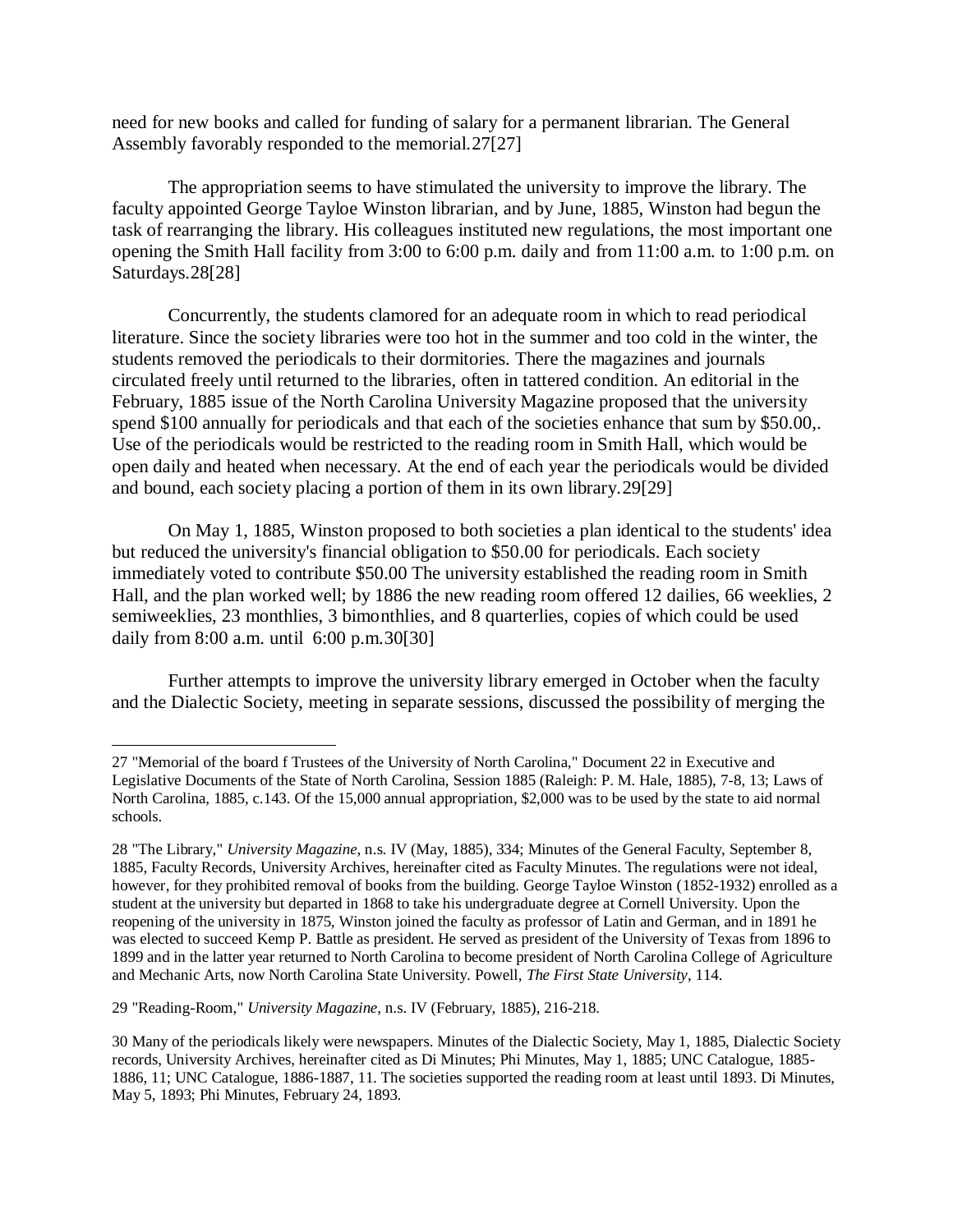three libraries. University President Kemp Battle appointed professors Winston, Joshua Walker Gore, and Adolphus Williamson Mangum to a committee to study the matter. John Frank Schenck of the Dialectic Society, at its evening meeting, moved that, providing the Philanthropic Society concurred, The Dialectic Society appoint a committee of three to petition the trustees to accept propositions that would consolidate the three collections. Schenck's colleague's tabled the motion. The next morning the Philanthropic Society appointed a conference committee to consider the idea. Schenck continued his efforts the following week, but after a "long and exciting" debate the motion failed by a vote of twenty-eight to fifty-six. The Philanthropic Society declined to vote on the measure.31[31]

Professor Winston in January, 1886, defended the concept of consolidation, arguing that the cost of fuel and salaries of the librarians and servants would be reduced by two thirds and that a joint committee of faculty and students could purchase books more intelligently and with less duplication.32[32] Winston's position reflected current thought at a large number of colleges and universities throughout the eastern United States. Because of a gradual decline in importance of the literary societies at many of these schools,33[33] members found it increasingly difficult to maintain their libraries. This factor, coupled with the parent institutions' realization of the need for better academic libraries, led to a spate of mergers during the last quarter of the nineteenth century. By 1900 very few of the society libraries in the East had not been dispersed.34[34]

32 Trustee Minutes, January 26, 1886.

<sup>31</sup> Faculty Minutes, October 30, 1885; Di Minutes, October 30, November 6, 1885; Phi Minutes October 31, 1885; "An Account of the Consolidation of the Libraries in June 1886," in Notebook of William J. Battle, Volume 3, Battle Family Papers (William J. Battle Series), Southern Historical Collection, hereinafter cited as Battle, " An Account of the Consolidation of the Libraries." Battle claimed that the idea of consolidation originated with the students and at first was not supported by the faculty. It is true that President Battle initially opposed the attempted merger, fearing it would lead to the demise of the societies. Trustee Minutes, January 26, 1886. Gore (1852-1908), professor of natural philosophy and engineering, joined the faculty in 1882 following study at Richmond College, the University of Virginia, and the Johns Hopkins University and a brief period as professor of chemistry and physics at Southwestern Baptist University at Jackson, Tennessee. Mangum (1834-1890), for many years a circuit rider and pastor in the Methodist church, joined the university faculty in 1875. At the time of his speech before the Dialectic Society he served as professor of mental and moral science. Samuel A Ashe and others (eds*.), Biographical History of North Carolina: From Colonial Times to the Present* (Greensboro: Charles L. Van Noppen, 8 volumes, 1905-1917), V, 107-109, hereinafter cited as Ashe, *Biographical History*; Josephus Daniels, "Adolphus Williamson Mangum," University Magazine, n. s. XI (No. 1, 1891), 1-22.

<sup>33</sup> Literary societies likely waned in importance for a variety of reasons. Students of the post-Civil War period were more interested in vocational education than were their antebellum counterparts who viewed the literary society as a useful tool in their preparation for leadership roles in society. Other campus activities such as Greek-letter fraternities and athletics siphoned interest. Changes in college curricula, including the addition of courses in public speaking, also hastened the decline of the societies. The societies at the University of North Carolina remained the most powerful student organizations, despite these factors, until the advent of World War I. Catharine Penniman Storie, "The American College Literary Society and the College Library," *College and Research Libraries*, VI (June, 1945), 240; Harding, College Literary Societies, 276; House, *The Light that Shines*, 40.

<sup>34</sup> Harding, *College Literary Societies*, 280. The libraries of three major colleges in North Carolina received substantial gifts of books from their literary societies. The 1878-1879 catalog of Wake Forest College lauded the recent donation by the Euzelian and Philomathesian societies of 8,000 volumes, which were consolidated to create a college library. The Societies at Davidson College and Trinity College made donations of comparable size in the late 1880s. *Catalogue of Wake Forest College, Forty-Fourth Sess*ion, 1878-"79 (Raleigh: Edwards, Broughton and Company, n. d.), 4; Cornelia Rebeckah Shaw, Davidson College (New York: F.H. Revell Press, 1923), 216-218;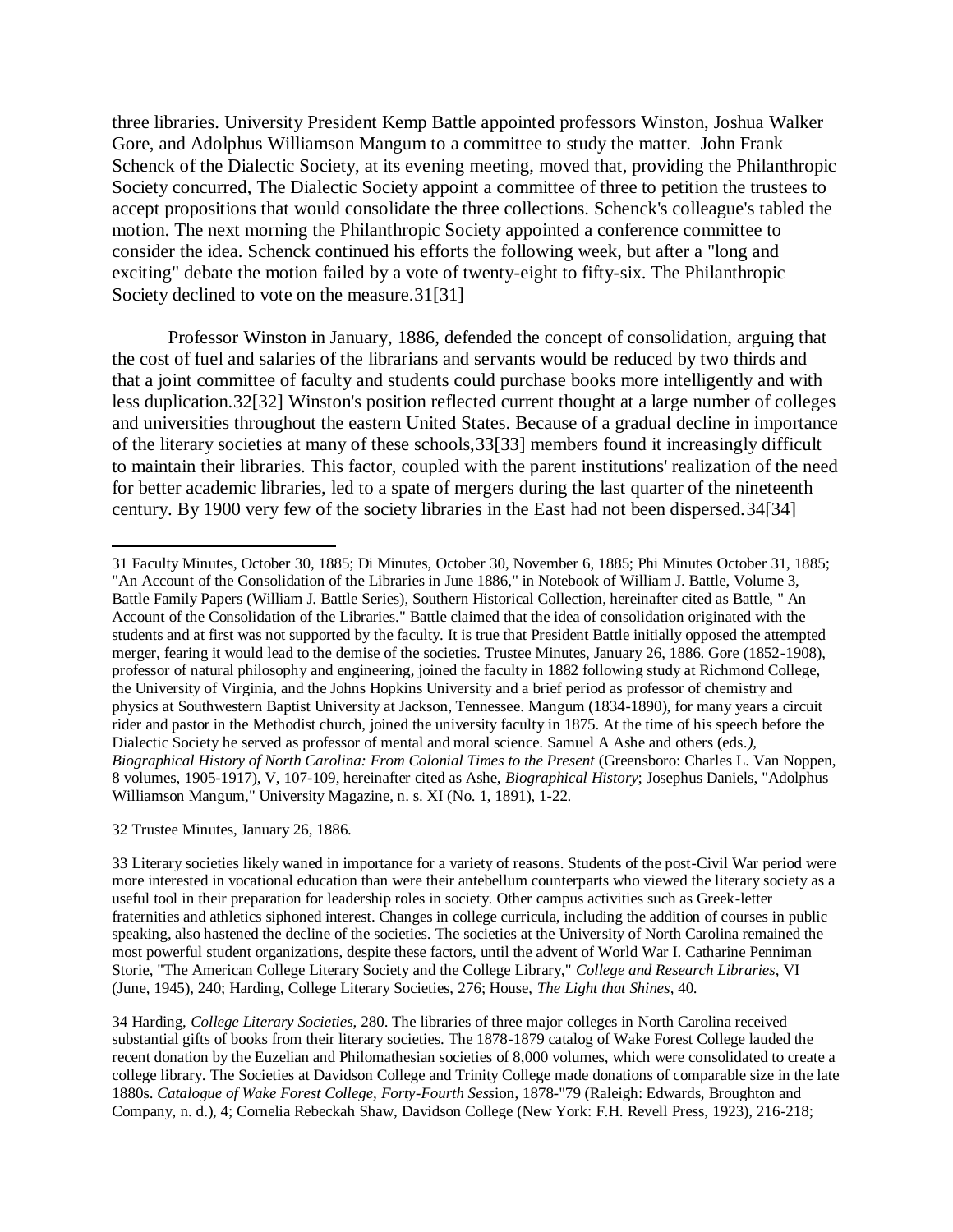Many students at the University of North Carolina disagreed with Winston's ideas. According to the editors of the North Carolina University Magazine, "the policy of 'letting good enough alone' is always safe and never too conservative":

economy and convenience are cold and barren terms to the hearts of those who feel that by moving our libraries we sacrifice our interests as individual and separate organizations--that we surrender the legacy which has been handed down to us despite the ravages of a civil war--*our* legacy- -ours, not to deliver up, but "ours to enjoy and ours to protect": that we show a lack of respect and tender feeling due to those loyal men of days gone by who labored for the societies when they did not do so for the university, "not that they loved the University less, but the societies more"!35[35]

Winston and other members of the faculty, with the notable exception of Professor Mangum, rejected these arguments and continued to press for an agreement. The faculty library committee presented to the faculty on March 18, 1886, a draft contract, and Professor Winston submitted the agreement to both societies at their April 3 meetings. The Philanthropic Society on April 10, accepted the stipulations with near unanimity and agreed to confer with the Dialectic Society and the university to consider regulations for the consolidated library.

The sister society procrastinated. Mangum and Colonel Walter Leak Steele on April 24 discussed the matter with the Dialectic Society. The members asked Mangum to present both sides of the issue, but one interested observer claimed, "He slurred over the affirmative, and bent his whole strength on the negative. His speech was poor in the extreme. His arguments as flimsy as could be, and his whole performance was as unbecoming to himself as it was amusing to his opponents." Following Mangum, Colonel Steele "gave a rambling talk, the gist of which was--nothing."36[36] The students were left to decide the matter for themselves. The measure, amended so that books of the two societies would be segregated when moved to Smith Hall, was passed by the Dialectic Society on May 1 by a vote of forty-two to thirty.37[37]

Ben M. Patrick, The Front Line: Materials for a Study of Leadership in College and After," 7-8, manuscript in the University Archives, William R. Perkins Library, Duke University, Durham.

35 "Our libraries," *University Magazine*, n.s. V (November, 1885), 51-52.

 $\overline{\phantom{a}}$ 

36 Faculty Minutes, March 18, 1886; Di Minutes, April 3, 24, 1886; Phi Minutes, April 3, 10, 17, 1886; Battle, "An Account of the Consolidation of the Libraries." The library committees proposal was very similar to the plan offered by student J.F. Schenck the previous year. Walter Leake Steele (1823-1891), cotton manufacturer and banker of Richmond County, was an 1844 graduate of the university and an active trustee from 1852 until his death. Steele served in both houses of the General Assembly before the Civil War and was a congressman in the Forty-fifth and Forty-sixth congresses (1877-1881*). Biographical Directory of the American Congress, 1774-1971* . . . (Washington: United States Government Printing Office, 1971), 1747.

37 Di Minutes, May 1, 1886; Battle, "An Account of the Consolidation of the Libraries." The propositions can be found in the appendix to this paper. This agreement, as well as the two subsequent contracts, also in the appendix of this paper, can be found in Louis R. Wilson (comp.), "papers on the Library of the university of North Carolina, 1776-1927" (2 volumes, 1966), typescript in the North Carolina Collection, I, 303-313. This source will be hereinafter cited as Wilson, "Papers on the Library of UNC."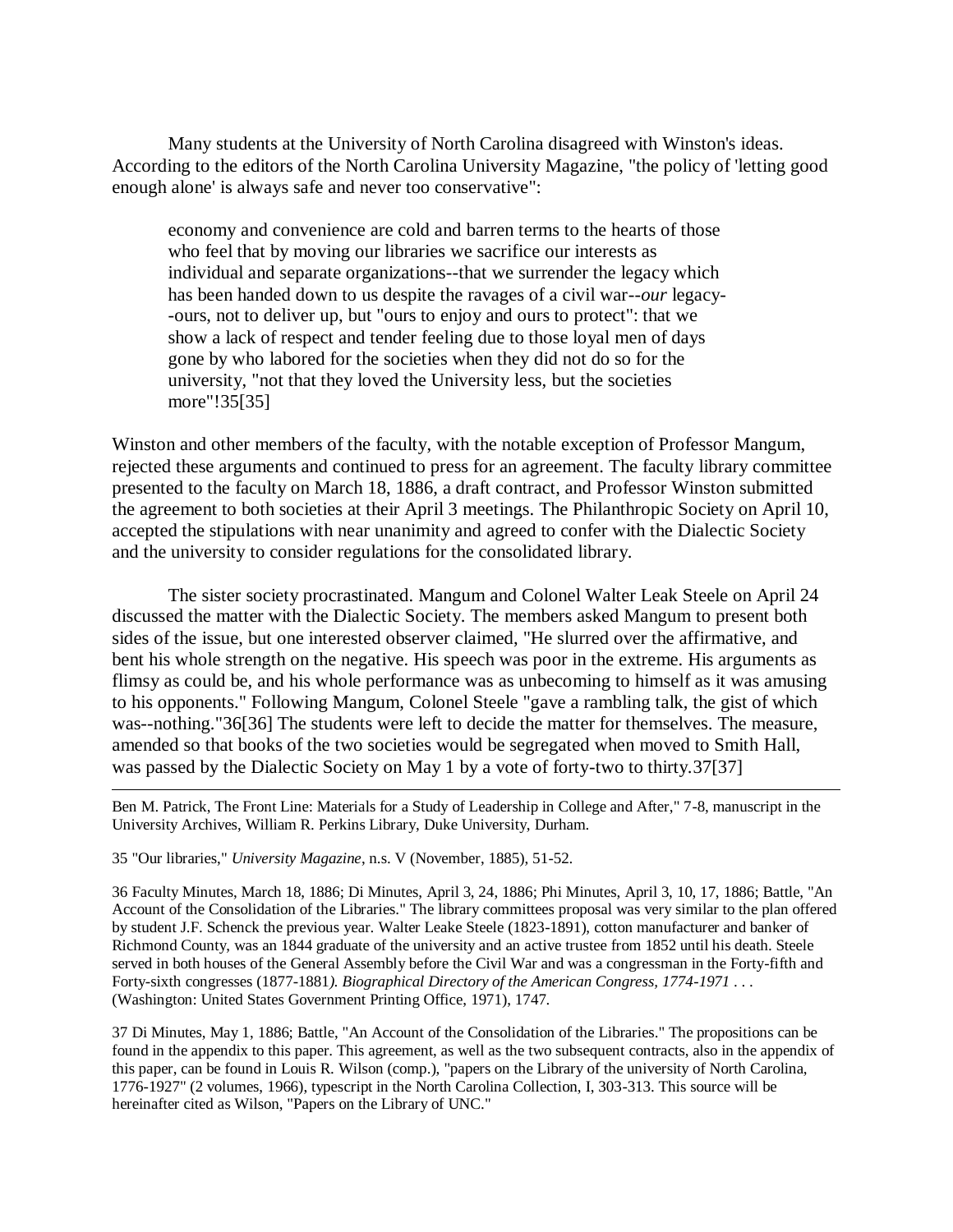Professors Winston, Thomas Hume, and Francis Preston Venable accepted the task of devising a means for effecting the merger.38[38] They recommended to the faculty on May 14 that the permanent librarian be instructed to remove duplicates and useless books from the university library. The committee was to request the societies cull their collections. Winston, Hume, and Venable calculated that the new library would contain 20,000 volumes; no new shelving would be needed at Smith Hall. The faculty appointed James Lee Love, instructor of mathematics, as university librarian to succeed Winston.

The physical transfer and arrangement of the libraries began on June 14 and continued during the summer. Librarian Love received the assistance from Claudius Ferdinand Smith of the Philanthropic Society and William James Battle of the Dialectic Society. Carrying books in their arms and in wheelbarrows, the workers transferred to Smith Hall the Dialectic Society's collection from the library on the upper floor of New West Hall and the books of the Philanthropic Society from the upper floor of New East. Because most of the university's books were relatively useless owing to their obsolescence, the new library officers stored many of them in the old Philanthropic Society library. The useful titles from the university's collection were equally divided between the society libraries. Not surprisingly, the students continued to charge the majority of their books from their own collections. In fact, Love decided to use the classification system favored by the students. He and the society librarians also maintained the students' practice of preparing catalogs or finding aids listing book titles alphabetically in registers.39[39] Thus, the consolidation virtually represented a merger of student libraries.

Friends of the university praised the new arrangement. The Raleigh News and observer noted that the consolidation would result in more rapid growth of acquisitions and increased accessibility. Samuel Field Phillips also forecast a rapidly expanding collection. He envisioned the new library as a more dynamic facility: "The Books have been *mouldering, & decaying out; now* let them be *worn out*!"40[40]

 $\overline{\phantom{a}}$ 

<sup>38</sup> Hume (1836-1912), son of a Baptist clergyman and a native of Portsmouth, Virginia, studied at Richmond College and the University of Virginia. He joined the University of North Carolina faculty in 1885 as professor of English language and literature. Venable (1856-1934), one of the most brilliant chemists of his time, assisted in the identification of calcium carbide and invented an improvement of the Bunsen burner. A native of Virginia, he studied a t the University of Virginia and pursued graduate work in chemistry at universities in Germany. He taught chemistry at the university of North Carolina beginning in 1880 and served as university president from 1900 until 1914. During his tenure he dramatically expanded the physical plant, added to the endowment, and improved the quality of the faculty. Ashe, Biographical History, IV, 213-217; [University of North Carolina Department of Chemistry], The Venable Centennial, October 31, 1980 (N. p.: N. p., n. d.).

<sup>39</sup> The librarians separated the collections to satisfy societal pride. According to Cornelia Phillips Spencer, a North-South arrangement was used. The faculty paid Love \$100 for his work. Faculty Minutes, May 7, 14, 24, September 10, 1886; Battle, "An Account of the Consolidation of the Libraries"; Love, "The University Library"; Wilson, *Selected Papers of Spencer*, 715; "College Record," University Magazine, n. s. VI (September, 1886), 29. When books were charged from the library, the librarian indicated from which collections they came by marking "D," " $\Phi$ ," or "U" in the library register. The vast majority of the books checked out during the first several years of consolidated management came from the libraries of the literary societies. See "Library record of Loans 1887-88," University of North Carolina Library Records.

<sup>40</sup> *News and Observer* (Raleigh), May 13, 1886; Samuel Field Phillips to Kemp Battle, May 10, 1886, University Papers.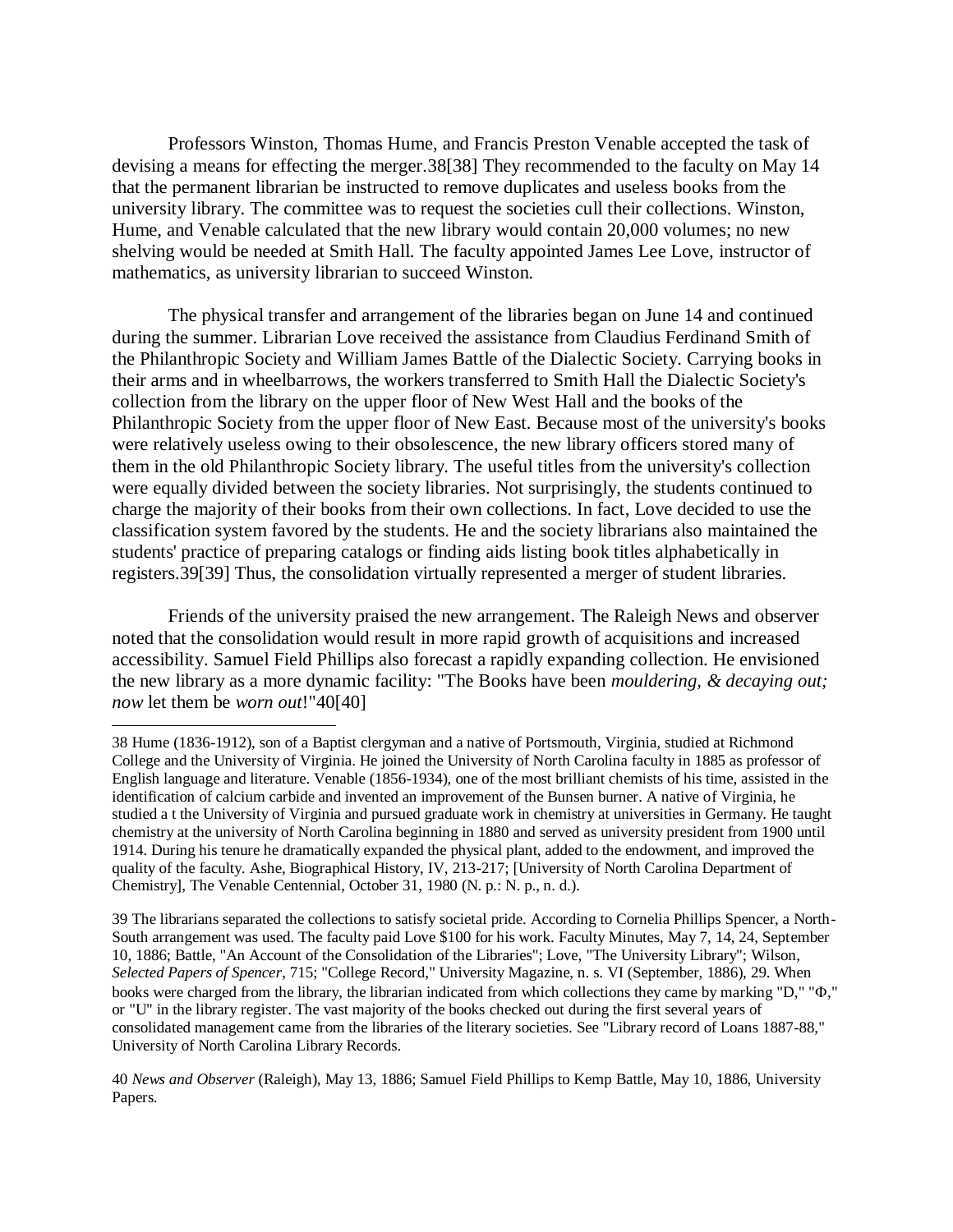The predictions were accurate. The consolidation stimulated library development and minimized duplication. With the three groups working together, the library added new titles at a faster rate than earlier. The increased accessibility of the books facilitated the students' preparation of lessons and debate queries. Circulation increased significantly. In the 1885-1886 academic year, users borrowed 3,659 volumes from society libraries and, as in the past, a relatively small number of volumes from the university library. Patrons during the 1886-1887 academic year charged 4, 761 volumes from the consolidated library.41[41]

These improvements impressed the students. In September, 1886, student Stephen Beauregard Weeks described the merger in the North Carolina University Magazine and reasoned that "Had this consolidation taken place ninety years ago, we would have had a much larger collection now." A year later the journal's editors announced that all fear concerning the students' loss of interest in their libraries had been dispelled. Indeed, the merger heightened rivalry between the societies.42[42]

The administration and students during the fall of 1886 amplified the improvements by developing a set of regulations. The faculty defined the duties of the university librarian as cataloging, labeling, and shelving new acquisitions in addition to performance of secretarial work from the university library committee. He was to assist society librarians in the general care if the library and to report to the faculty flagrant violations of rules devised by a joint committee of the societies. The position carried an annual salary of \$125. The student librarians supervised circulation and collected fees and fines for "Loud talking, wearing of hats, lack of proper apparel, spitting on floor, putting feet on furniture, heavy walking, smoking or eating. . . . "43[43]

The students and university administration continued to cooperate to upgrade the Smith Hall facility. The society book committees, presumably after consultations with the faculty, recommended books to be purchased for their collections. The three groups in the fall of 1889 contributed a total of 700 books. Books were purchased so rapidly that many old but usable volumes were removed from the shelves to make room for the new accessions.44[44]

Smith Hall played an increasing role as a locus for learning and research. By 1890 the university's courses were designed partly to give interested students an opportunity to utilize the

<sup>41</sup> The size of the student body remained constant during this period,. Battle, *History of the University*, II, 357-358; "College Record," *University Magazine*, n. s. VI (June, 1887), 459. The merger looms significant also when compared to similar occurrences at other southern state universities. Benjamin Edward Powell discovered that only 26,000 volumes from literary society libraries were transferred to university libraries. Clearly, the Dialectic and Philanthropic Societies contributed the majority of these. Powell, "Development of Libraries," 192.

<sup>42</sup> "College Record," *University Magazine*, n.s. VI (September, 1886), 28-29; "Library Notes," University Magazine, n.s. VII (December, 1887), 76; Battle, "An Account of the Consolidation of the Libraries."

<sup>43</sup> Faculty Minutes, September 17, 24, 1886; Di Minutes, September 25, 1886.

<sup>44</sup> Di Minutes, September 17, 1886, May 5, 1888; Phi Minutes, December 18, 1886, January 15, October 22, 1887, February 11, October 19, 1888; "The University Libraries," *University Magazine*, n. s. VIII (no. 2, 1888), 82.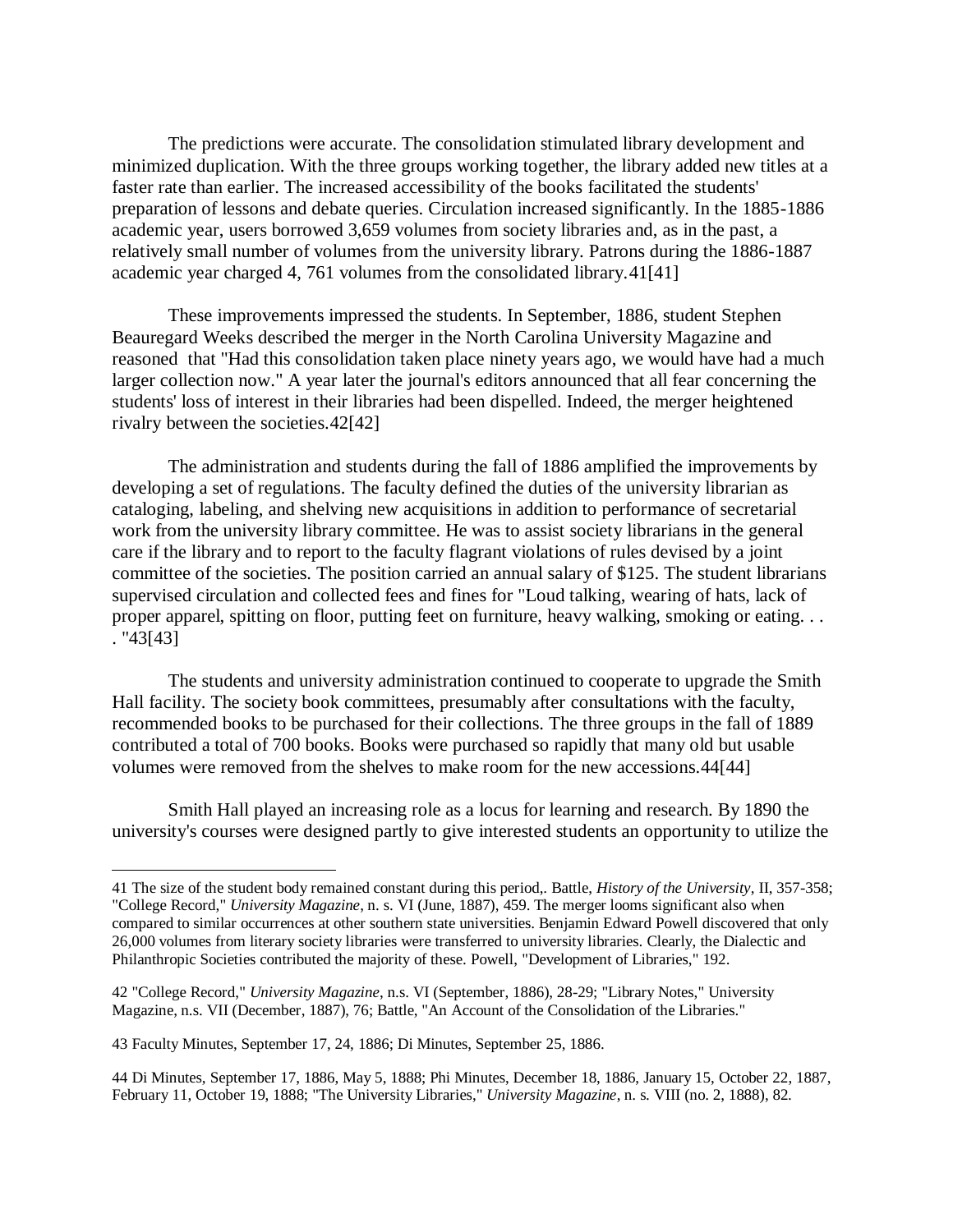library's resources. These included fewer new works of fiction and an increasing number of books in the fields of English literature, history, political science, and biography. New periodicals such as Classical Review and Modern Language Notes supplemented older journals in a variety of field. The Shakespeare Club and the Elisha Mitchell Scientific Society depended on these and other materials for their work. The editors of the North Carolina University Magazine stressed the need of students to use research tools such as *Poole's Index to Periodical Literature* and the vast store of information contained in the *Congressional Record, Journal of the House of Representatives*, and *Abridgements of the Debates of Congress*. They considered these ideal sources of information pertaining to debate topics.45[45]

In June, 1889, a nine-member committee chosen from members of the faculty and the societies agreed to select the chief librarian from among graduate students in the societies. The committee's new regulations required the librarian to open an manage the library and reading room five hours each day except Sunday. As before, the librarian supervised the conduct of the patrons and reported violations of the societies' rules. He was responsible for the repair and binding of books and for the compilation of lists of all books donated to the student collections. The agreement also required the librarian to provide reference service. The students were to maintain a staff of monitors to enforce decorum.46[46]

During the 1890s a trend toward control of the library by the university emerged. A conference committee of the societies suggested in April, 1891, that their collections be consolidated and classified by subject and author. Perhaps in the hope of pleasing the students, the university that summer appointed Professor Eben Alexander chief librarian. This action violated the 1889 agreement, which from 1889-1891 had resulted in the appointment of graduate students in the societies as librarian.47[47] Alexander and his assistants merged the three collections physically and classified the books on a "rational basis, and catalogued [them] under the card catalogue system by subject and author." Alexander completed the project by September at a cost to each of the societies and the University of \$97.00. The library sold many of the books the following year, after publishing a catalogue listing duplicates.48[48]

48 Alderman, "The University Library," 12; Di Minutes, September 11, 1891; "Comments," University Magazine, n.s. XI (No. 1, 1891), 34. The catalog listed prices and gave instructions for ordering. See "Library Record of

 $\overline{a}$ 45 Other useful journals included *Shakespeariana*, *American Journal of Science*, and *Engineering News*. "Library Notes," *University Magazine*, n.s. IX, (No. 2, 1890), 83-87. Though the library had begun to emerge as a center of study and research, most students still read large quantities of fiction. Librarians' reports for the period between 1893 and 1896, for example, reveal the use of fiction outstripped all other categories. See reports of librarians in Trustee Minutes, February 23, 1894, March 14, 1895, February 12, 1896, and February 18, 1897.

<sup>46</sup> Di Minutes, May 11, 1889; Phi Minutes, June 1, October 11, 1889.

<sup>47</sup> Di Minutes, April 10, 1891; Phi Minutes, Aril 1, May 28, 1892; *UNC Catalogue, 1889-1890*, 7-8*; UNC Catalogue, 1890-1891*, 7-8; *UNC Catalogue, 1892-1893*, 46-47, 49; Trustee Minutes, July 27, 1891; "Comments," *University Magazine*, n.s. XI (No. 1, 1891), 34; "Current Comment," *University Magazine*, n.s. XII (February, 1893), 174. Alexander (1851-1910), a native of Knoxville, Tennessee, was graduated from Yale University in 1873. He served as professor of Greek at East Tennessee University before joining the faculty of the University of North Carolina in 1886. Alexander taught Greek and took an active role in campus administrative affairs and organizations. He served as minister to Greece, Romania, and Serbia from 1893 to 1897. William S. Powell (ed.), Dictionary of North Carolina Biography (Chapel hill: University of North Carolina Press [projected multi-volume series; one volume to date], 1979--), I, 13-14.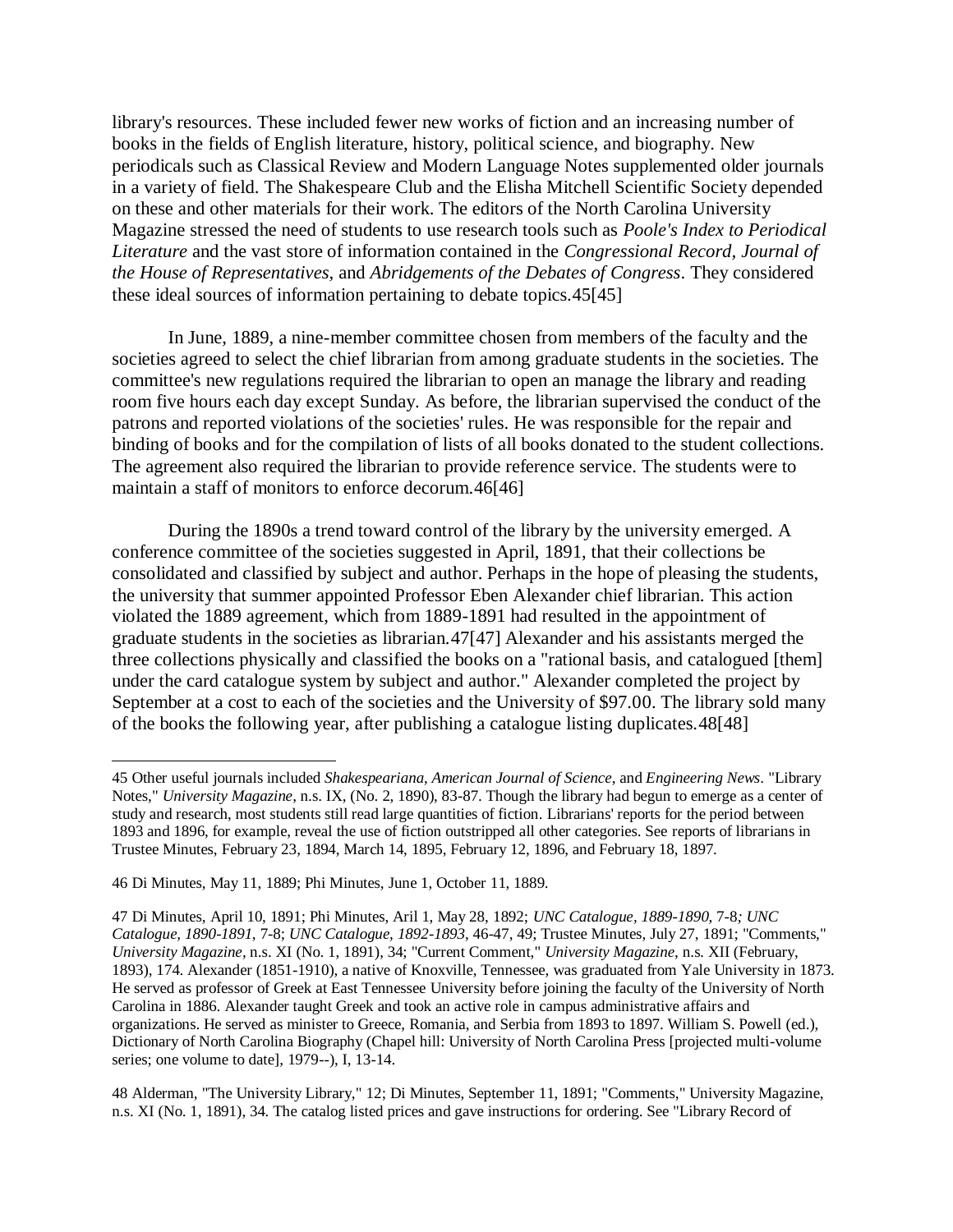Though the students appreciated the effectiveness of Alexander's improvements, they resented the violation of the 1889 agreement. Each society in March, 1892, created a committee to inform President George Tayloe Winston that it objected to the arbitrary appointment of a member of the faculty as head librarian. The complaints had no apparent effect, for Alexander's successor in 1893, Edwin Anderson Alderman, also was a professor.49[49]

The most noteworthy developments of the period occurred under the leadership of Alderman, who served as librarian from 1893 to 1894 and as library supervisor from 1894 to 1896. The library for the first time maintained an accession book in which titles added to the 24,400-volume collection were recorded. The librarians minimized the purchase of fiction, buying only about 5 percent of its books in that area.50[50] Moreover, the societies and the university adopted a second major contract during 1894 and 1895. The students in January and February, 1894, considered the possibility of relinquishing control of their merged collections. The three groups agreed on formal stipulations on February 23, and President Winston reported to the trustees that the societies had "donated" their joint library and had also suggested a plan for permanent endowment of the library. The agreement became effective on September 1, 1894.51[51]

The agreement allowed the faculty and its librarian to assume more complete control of the library, though the students were supposed to help develop policies.52[52] The editors of the *North Carolina University Magazine* supported the agreement, stating that it would further eliminate waste in planning and purchasing. The students also approved of the concept of a qualified librarian who could instruct the students in efficient use of the library. The faculty appointed as the new university librarian Benjamin Wyche, who during the summer of 1894,

Duplicates Exchanged, 1892," Box 3, University of North Carolina Library Records. Many of the duplicates were given to what are now North Carolina State University, Raleigh, and the University of North Carolina at Greensboro. York, "Di-Phi Efforts at Library Development," 44, 75.

 $\overline{a}$ 

49 Di Minutes, March 25, 1892; Phi Minutes, March 25, April 1, 1892; "Current Comment," *University Magazine*, n.s. XII (February, 1893), 174.

50 The position of library supervisor apparently was created in 1894. This officer and the university library committee were responsible for the overall management of the library, including the work of the librarian. Alderman served as the first library supervisor, 1894-1896. The position was held by Dr. Francis Kingsley Ball, professor of Greek language and literature, in 1896-1897 and possibly in succeeding years. Eben Alexander became library supervisor in 1899; after his death in 1910, the position was discontinued. Powell, "Development of Libraries," 98, 163; Wilson, *Library of the First State University*, 19*; UNC Catalogue, 1896-1897*, 105; Battle, *History of the University*, II, 567; Wilson, "Papers on the Library of UNC," I, 317, 375.

51Though the agreement took effect in September, 1894, the instrument was not signed until March 22, 1895. Di Minutes, January 27, 1894; Phi Minutes, February 2, 15, 1894; Trustees Minutes, February 23, 1894; Wilson, "Papers on the Library of UNC," I, 319. An abstract of the agreement can be found in the appendix to this paper.

52 The Philanthropic Society's director reported in May, 1897 that "the students['] library directors have nothing to do with the library, but are merely figure heads . . . " Phi Minutes, May 28, 1897. According to Louis Round Wilson, the student directors never exercised the degree of authority expressed in the 1894-1895 agreement. Notes from an interview with Louis Round Wilson, Chapel Hill, September 20, 1976, in possession of the author, hereinafter cited as Wilson Interview.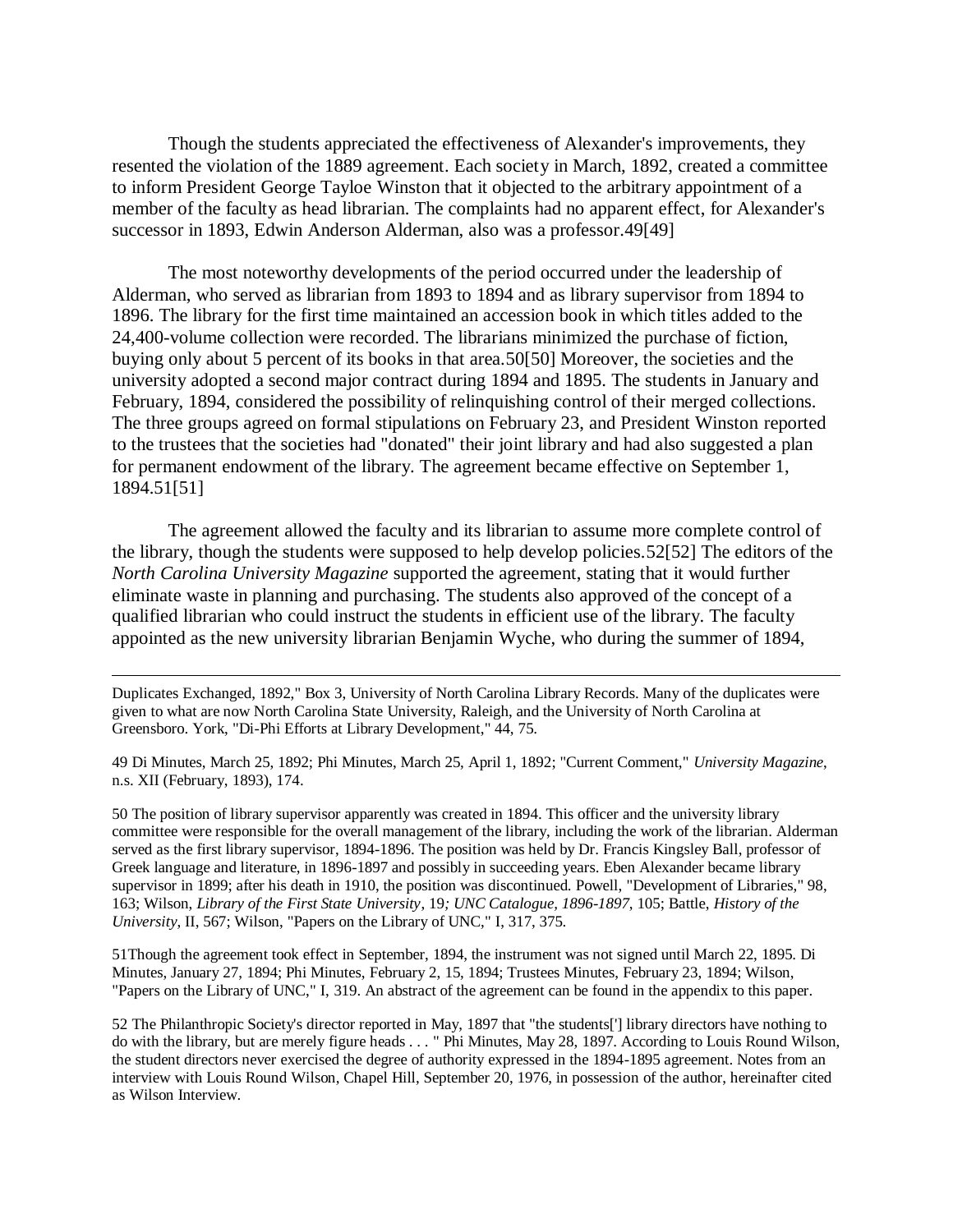had studied library management under the direction of William Isaac Fletcher, librarian of Amherst College.53[53]

By the beginning of the twentieth century the library faced another turning point. It contained in 1901 over 38,000 volumes, but the collection still lacked effective organization. Furthermore, Smith Hall had become so crowded that little serious work could be done there. Fortunately for the university and the students, Dr. Eben Alexander, library supervisor and chairman of the library committee, hired Louis Round Wilson as librarian. Wilson assumed control of the library in September, 1901, and with determination he began to build a research library on the foundation laid by his predecessors.54[54]

Wilson's first major task involved reclassifying the entire collection according to the Dewey Decimal System. With financial assistance from the societies and the university, Wilson continued the project begun during the summer of 1901 by former librarian William Stanly Bernard and his assistant, Katherine McCall, a recent graduate of the New York State Library School. Bernard and McCall had at the end of six weeks reclassified 4,000 volumes of English literature, sociology, economics, and fine arts.55[55] By May, 1905, the number of re-cataloged volumes totaled 15,000, an accomplishment that was facilitated by the use of printed cards supplied by the Library of Congress and new "Library typewriting machines."56[56]

Twenty years of active cooperation between the students and the university ended in 1906. Wilson convinced the university that a new building was necessary if the library were to grow and serve its users as a vital part of the educational process, and President Francis Preston Venable secured from Andrew Carnegie a \$55,000 matching grant for construction of a new facility and an endowment for book purchases. Before the university completed plans for the building, however, Wilson persuaded the literary societies to forfeit their option of transferring their books to the society halls from the library.57[57]

<sup>53</sup> "Current Comment," University Magazine, n.s. XIV (October, 1894), 45. The appointment of Wyche as the university's first full-time, professionally trained librarian was an important step in the development of the library. Wilson, *Library of the First State University*, 19.

<sup>54</sup>Louis Round Wilson *, The University of North Carolina, 1900-1930: The Making of a Modern University* (Chapel Hill: University of North Carolina press, 1957), 6, hereinafter cited as Wilson, The *University of North Carolina, 1900-1930*; Maurice F. Tauber, Louis Round Wilson: Librarian and Administrator (New York: Columbia University Press, 1967), 21-25, hereinafter cited as Tauber, Louis Round Wilson,. In a 1903 appeal for a benefactor to build a "great state library" in Chapel Hill, John Sprunt Hill lamented the condition of Smith Hall: "a feeling of sadness must . . . come over the heart of every loyal son of our beloved State when his eyes fall upon our University library equipment." John Sprunt Hill, Address Before the Alumni Association of the University of North Carolina, June 2, 1903 (N.p.; N.p., n.d.),20-21.

<sup>55</sup> Thackston, "The Development of Cataloging," 47; Di Minutes, May 4, 1901; Phi Minutes, May 4, 1901; Wilson, "Papers on the Library of UNC," I, 391. Initially, the university agreed to pay \$300 for the project if each society would contribute \$100. To help meet the obligation the members donated 50 cents of that portion of the student library fee usually returned to them at the end of the school year.

<sup>56</sup> Di Minutes, May 6, 1905; Wilson, "Papers on the Library of UNC," I, 391. The societies by 1906 had contributed \$1,000 toward the re-cataloging project.

<sup>57</sup>Tauber, Louis Round Wilson, 30-31; Wilson, *The University of North Carolina, 1900-1930*, 131-132; Wilson Interview. The Carnegie building was erected on the northwest corner of the campus. As required by the Carnegie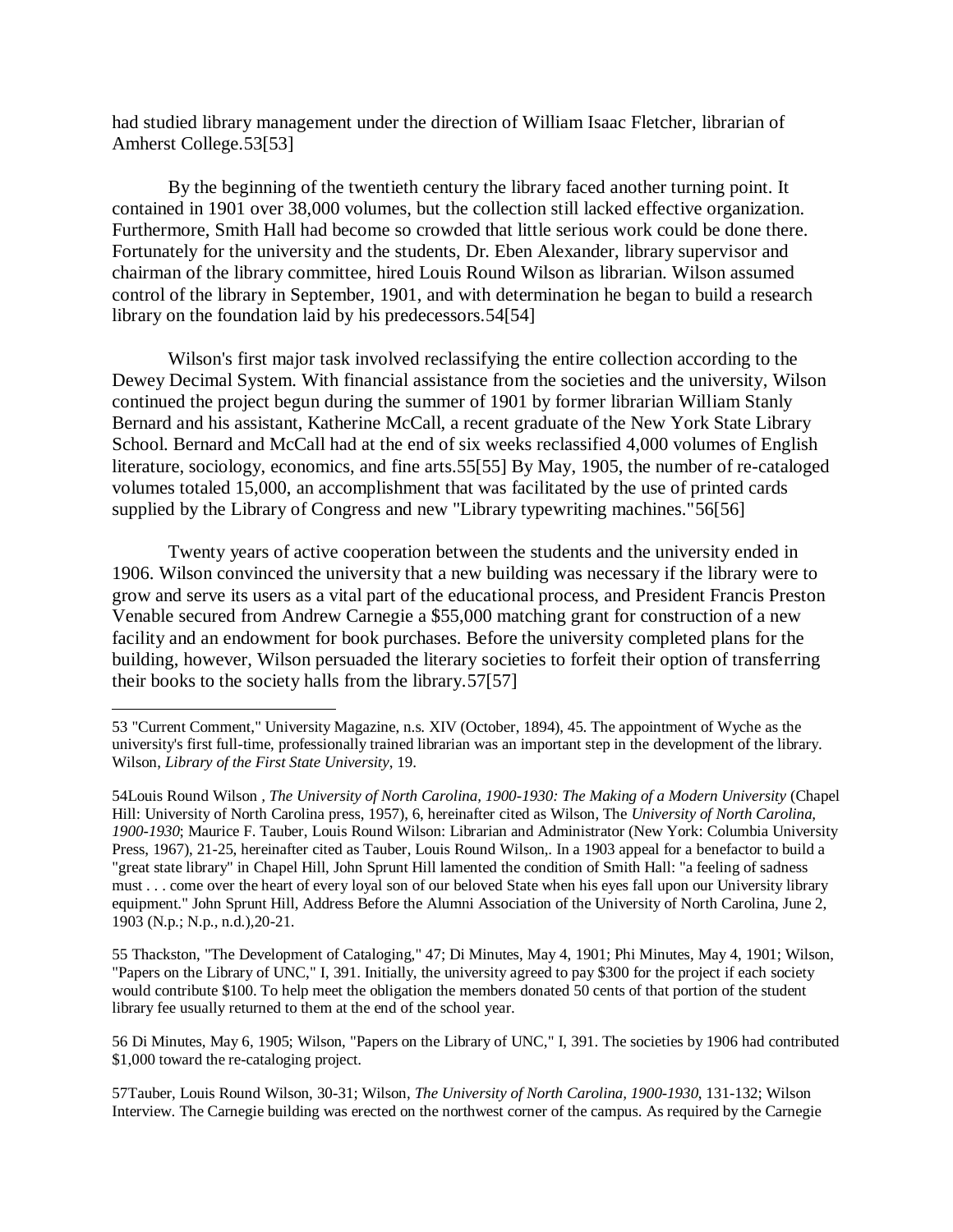The university and the students supported the final contract, signed in January, 1906, as a prerequisite for further growth. Librarian Wilson sought abolition of the university's practice of returning library fees to members of the societies at the end of each school year. He observed that between 1894 and 1906 the university had refunded \$6,500 in fees that could have been used for purchasing books. While acknowledging the importance of the societies' books and their assistance in re-cataloging the collection, he warned that a continuation of past policies would retard rather than foster growth. The students satisfied Wilson by agreeing to funnel annual fees into an endowment fund for books. They also relinquished the title o their books. They expressed further concern for the library by urging the university to support the facility as if it were an academic department. The societies joined Wilson in prodding the Venable administration to "do all in its power to make the Library a strong force in the University's life."58[58]

Wilson's effective policies and the completion in 1907 of the Carnegie Library signaled the University of North Carolina library's emergence as the leading southern state university library. The new facility represented, in the words of Wilson, a "change from a library once partaking of the nature of a museum, to a working efficient, modern instrument, which stimulated and vitalized every part of the University's endeavor."59[59] The foundation on which Wilson built had slowly been laid by students working in concert with university faculty and administrators. The university continues to acknowledge this spirit of cooperation, for most new bookplates still bear the inscription, "The Library of the University of North Carolina Endowed by the Dialectic and Philanthropic Societies."

agreement, the university raised \$55,000 as an endowment for book purchases. Today the Carnegie Library is known as Hill Music Hall. Tauber, *Louis Round Wilson*, 30-31, 45-47.

 $\overline{\phantom{a}}$ 

58 Wilson Interview; Phi Minutes, December 11, 1905; Wilson, "Papers on the Library of UNC," I, 309-311. An abstract of the 1906 agreement can be found in the appendix of this paper.

59 Powell, "Development of libraries," 155-156; Wilson, *The University of North Carolina, 1900-1930*, 132.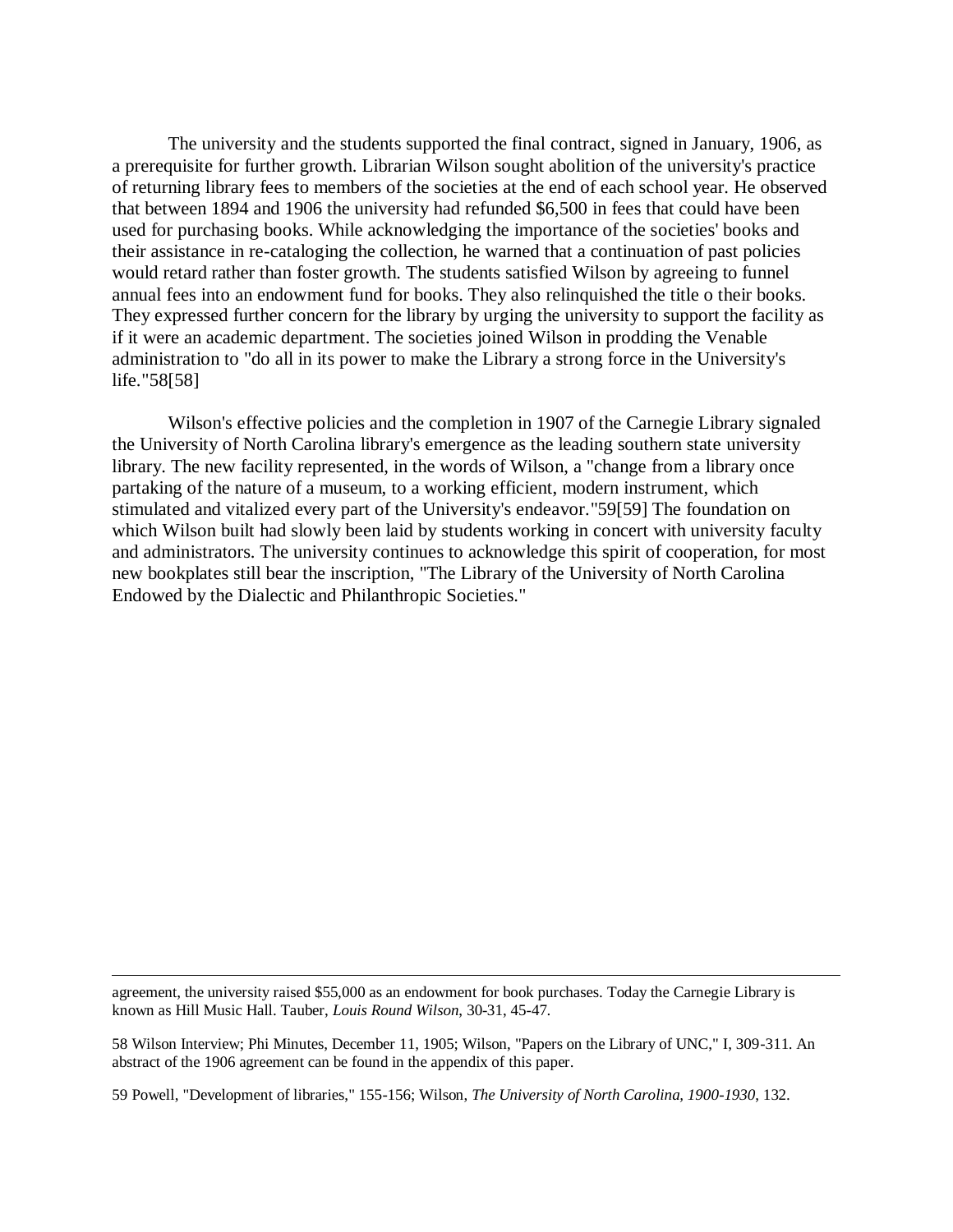# **APPENDIX**

Abstract of Agreement re Consolidation of the Dialectic and Philanthropic Societies;' Libraries with the University of North Carolina, 1886

[The parties agreed]

- 1. To receive into the University Library Building the libraries of the two societies--said libraries to remain the property of the societies as heretofore
- 2. To paste on the back of each book a label marked Dialectic of Philanthropic Library
- 3. To bear all expense of transportation and rearrangement, with such assistance as the Society Librarians and Subs. [sublibrarians] may be able to give.
- 4. That the Dialectic and Philanthropic Societies elect one Librarian each, annually, who shall attend to the Consolidated Library and shall be paid \$75.00 and also
- 5. That all fines for violation of Library rules be collected by the Societies  $\&$  go into the Society Treasuries.
- 6. That the Consolidated Library shall be open at least two hours a day and five hours Saturday for the taking out of books; and as soon as practicable all day; and that the same books may be taken out and under the same regulations as now govern the Society libraries.
- 7. That the University agree to bear all expense of heating and lighting and caring for the library and to contribute not less than \$200.00 a year for the purchase of books.
- 8. That each Society agree to contribute not less than \$150.00 a year for the purchase of books, each Society retaining the ownership of the books purchased with its money.
- 9. That the books shall be selected by a joint committee of the Faculty and each Society, which committee shall have power likewise to adopt regulations to properly govern the library as necessity may arise.
- 10. That if either society becomes dissatisfied with this arrangement, it may withdraw from the agreement after six months notice and the University agrees in such case to restore its books and furniture back to its hall free of charge.
- 11. That the privilege of taking out books of the societies by non Society members be regulated by the Committees of the two Societies.

SOURCE: Faculty Minutes, March 18, 1886, University of North Carolina Library, University Archives. Copies of this agreement in the Dialectic Society Minutes (April 3, 1886) and in the Philanthropic Society Minutes (April 17, 1886), University Archives, differ slightly from the above. The transcript of the agreement in Louis Round Wilson (comp.), "Papers on the Library of the University of North Carolina, 1776-1927" (2 volumes, 1966), I, 303-305, incorporates numerous corrections in spelling punctuation, and syntax.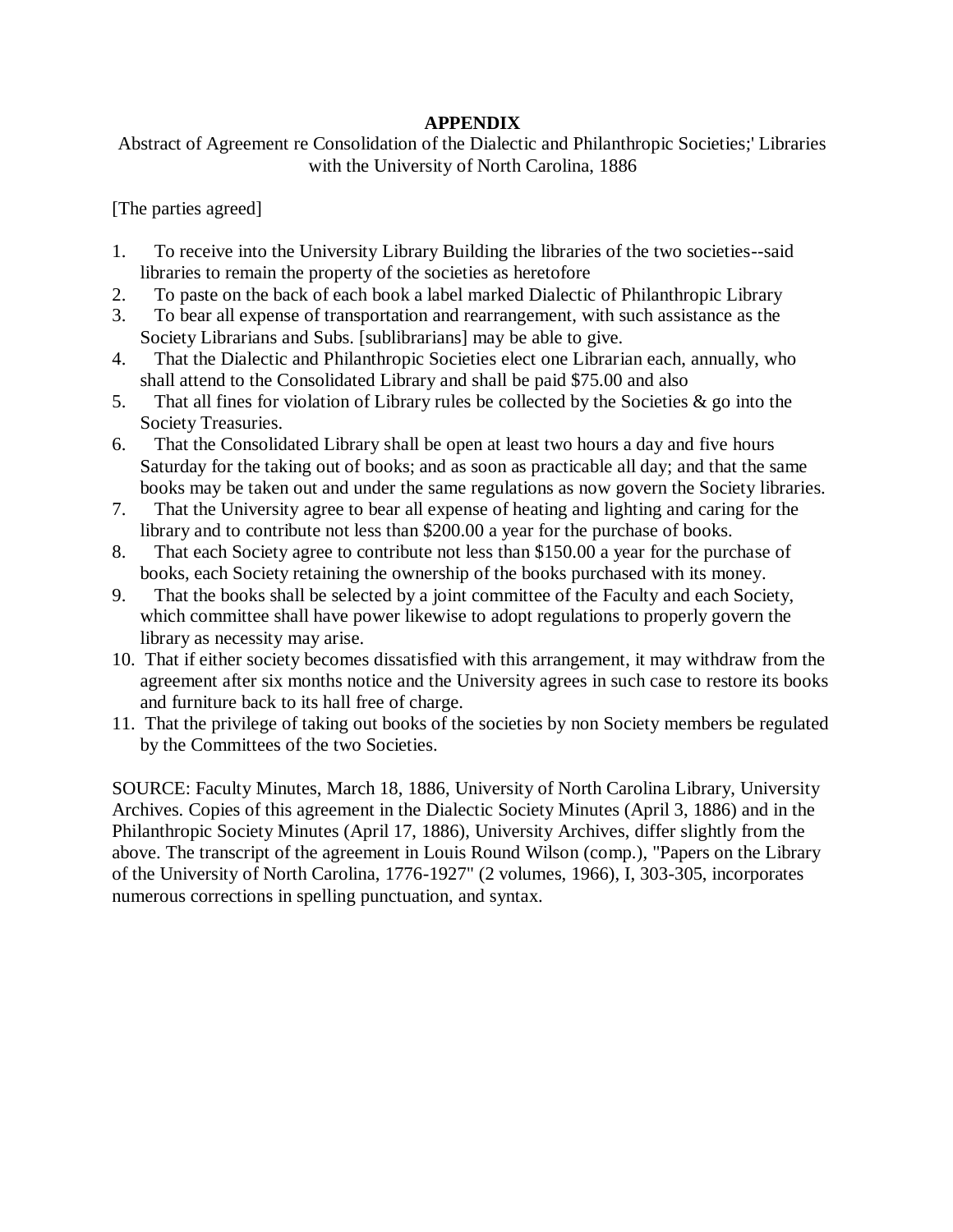# **APPENDIX**

Abstract of Agreement re Consolidation of the Dialectic and Philanthropic Societies' Libraries with the University of North Carolina Library, 1894-1895

[The parties agreed that]

- 1. The general management of the Library shall be given to the Faculty and a "Library Fee" shall be charged to each matriculate whether in the college or professional schools. This fee shall be to the members of the Dialectic and Philanthropic Societies, the same as at present, that is two dollars per year; but may be higher to non-members, and all money thus collected shall be applied to the purchase of books and periodicals, the Faculty obligating themselves to pay the Librarian's salary, binding, and all other expenses from the funds.
- 2. The Title of the Library shall be "The Library of the University of North Carolina" (Endowed by the Dialectic and Philanthropic Societies) [.] This inscription shall be placed in the books, on the stationery, in the catalogue and in all other places where the library is mentioned.
- 3. There shall be appointed by the President of each Society at the same time as the annual committees, a member of the Senior Class who shall be known as the Library Director and who shall serve one year. These two students together with the Faculty Librarian shall constitute the governing board. The duties of the board shall be
	- To make the laws for the government of Library and to enforce the same.
	- To select the books and periodicals to be purchased.
	- To have all power not expressly given to others.
- 4. The Librarian shall be elected by a committee of the Faculty and shall serve so long as he gives satisfaction.
- 5. There shall be given annually to each Society a scholarship to be known by [the] name of [the] Society. This shall be awarded each year to some deserving person who has been a member of the Society at least one year, and in return the recipient shall assist the Librarian as he shall be needed.
- 6. The Library shall be open from 8:30 am to 6:00 pm with the exception of a half hour for dinner.
- 7. A catalogue of the books now belonging to each Society shall be made and preserved.
- 8. If at any time two-thirds of the members of either Society shall desire that their Society withdraw from this agreement, that Society shall have the right to withdraw all books belonging to it at the present time.
- 9. A legal contract shall be drawn up and signed in duplicate by the President of the University . . .and the Committees, one copy of which shall be filed in the archives and the other to be held by the President of the University.
- 10. When the contract is drawn up, any article in it may be amended at any time by consent of a majority of each Society and the Faculty.

It is hereby mutually agreed between the Dialectic Society and the Philanthropic Societies and the University of North Carolina that the above rules shall govern the consolidation of the three libraries and shall be carried into effect. March 22, 1895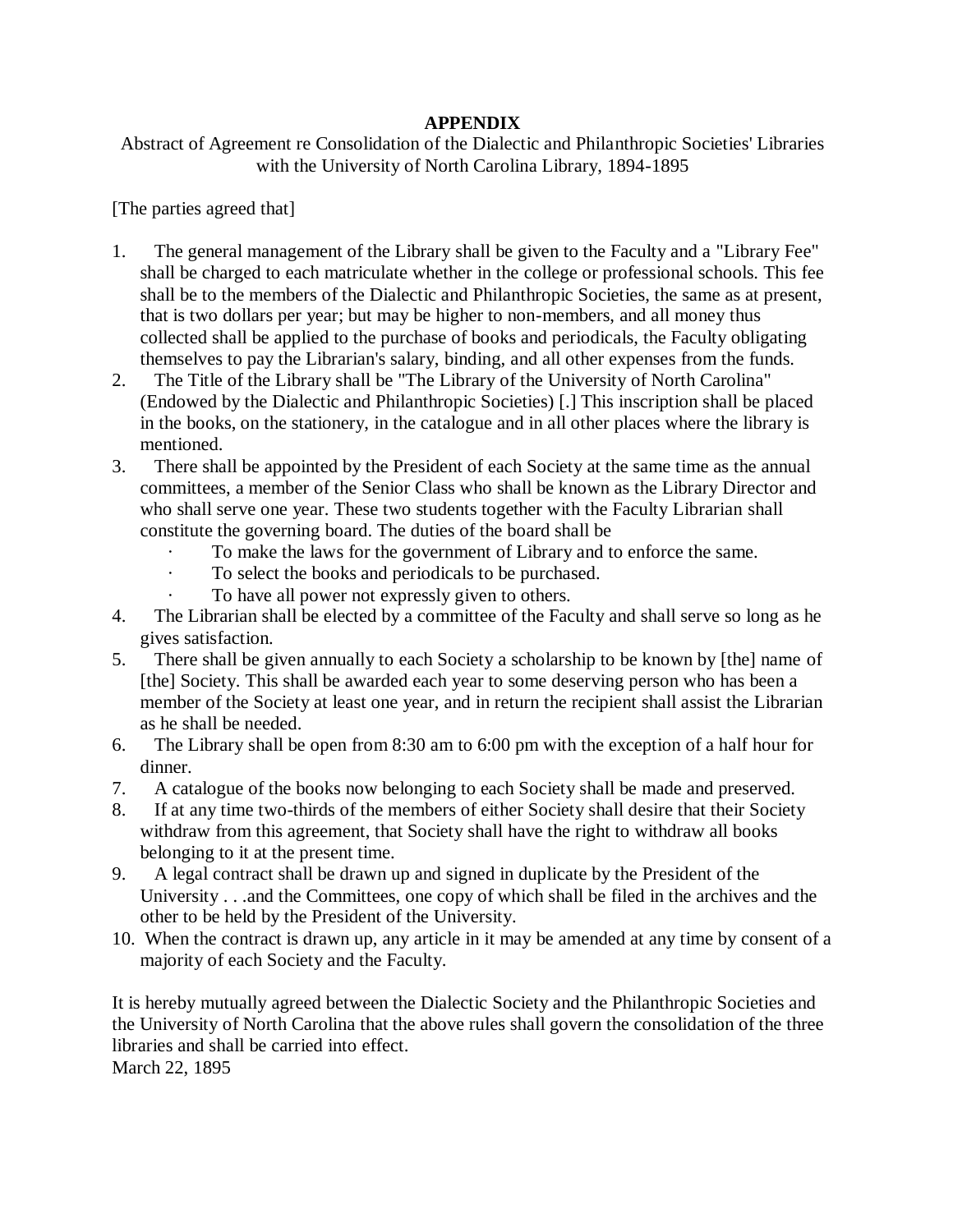Holland Thompson, Di Fred L. Carr, Phi Geo. T. Winston, President Edwin A. Alderman Supervisor of the Library

Committee of Di Society C.H. White Holland Thompson J.L. Patterson

Committee of Phi Society N. Toms G.R. Little F. L. Carr

SOURCE: This version of the 1894-1895 agreement is a conference report of the DI and Phi Societies which was transcribed into the Trustee Minutes, February 23, 1894, and accepted. See University of North Carolina Trustees Minutes, University Archives. The official signatures, shown in square brackets above, appear in the typed transcript in Louis R. Wilson (comp.), 'Papers on the Library of the University of North Carolina, 1776-1927," (2 volumes, 1966), I, 305-309. The official agreement apparently has not survived.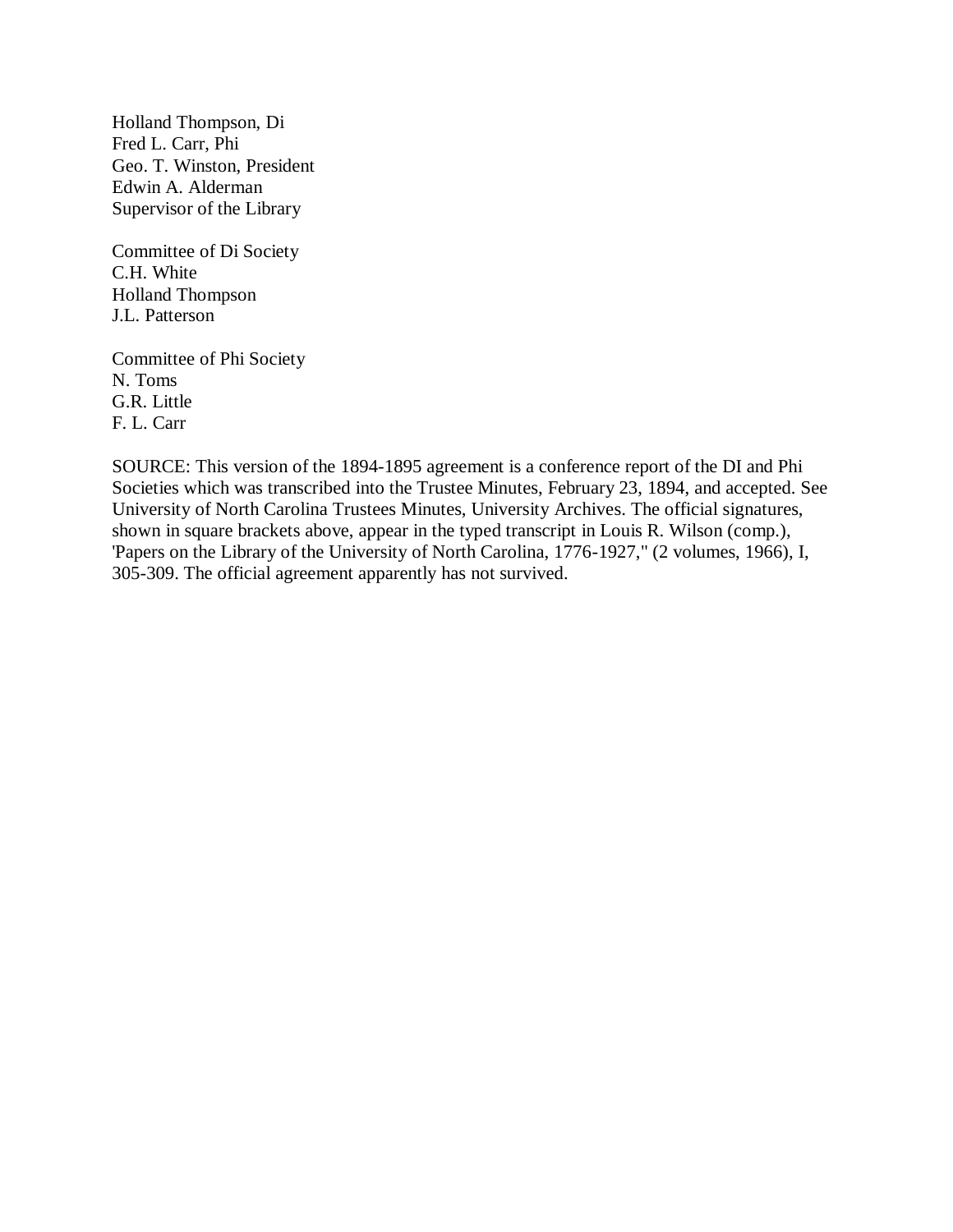## **APPENDIX**

# Abstract of Agreement re Consolidation of the Dialectic and Philanthropic Societies' Libraries with the University of North Carolina Library, 1906

[The parties agreed that]

- 1. The University shall administer the Library as a department of the University and shall do all in its power to make the Library a strong force in the University's life.
- 2. The University shall use the money received after 1905-6 from the Societies as an endowment fund for the general library, and shall complete, with as great dispatch as possible, the work of recataloguing which has bee aided by the Societies during the past four years.
- 3. The University shall award annually a scholarship to one member of each society. The recipient shall be a capable, deserving student who has been a Society member for two years at least. He shall be chosen by his Society, his election being subject to the approval of the University, and he shall assist in the Library as at present. His additional reward for services shall be \$35 per year as at present.
- 4. Beginning with the session 1906-7 the Societies shall not receive a further return of the Library fees imposed by the University upon matriculates, and shall make their endowment of March 22, 1895, complete.
- 5. Each Society shall appoint annually a member of the Senior Class or a post-graduate to be known as the Library director. The duties of these directors shall be to confer with the President of the University, or the Library committee, or the Librarian relative to matters which affect alike the interests of the Societies and the Library.
- 6. The name of the Library shall be, as at present, The Library of the University of North Carolina, Endowed by the Dialectic and philanthropic Societies. This inscription shall appear in the University Catalogue, upon the Library letter paper, upon the book plates of all new books purchased for the general Library, and in all places where the name of the Library is mentioned.
- 7. This agreement shall be duly passed by the Societies, signed by their Conference Committees and the President of the University, and shall go into effect at the beginning of the academic year, 1906-7. Three copies shall be made to be filed by the parties to the agreement.

Francis P. Venable For University of North Carolina

| John A. Parker |
|----------------|
| T. W. Dickson  |
| W.H. Pittman   |
|                |

SOURCE: Louis R. Wilson (comp.), "Papers on the Library of the University of North Carolina 1776-1927" (2 volumes, 1966), I, 311-313. In his notes concerning this agreement, Wilson stated that his handwritten document was modified in the negotiation and signed January 13,